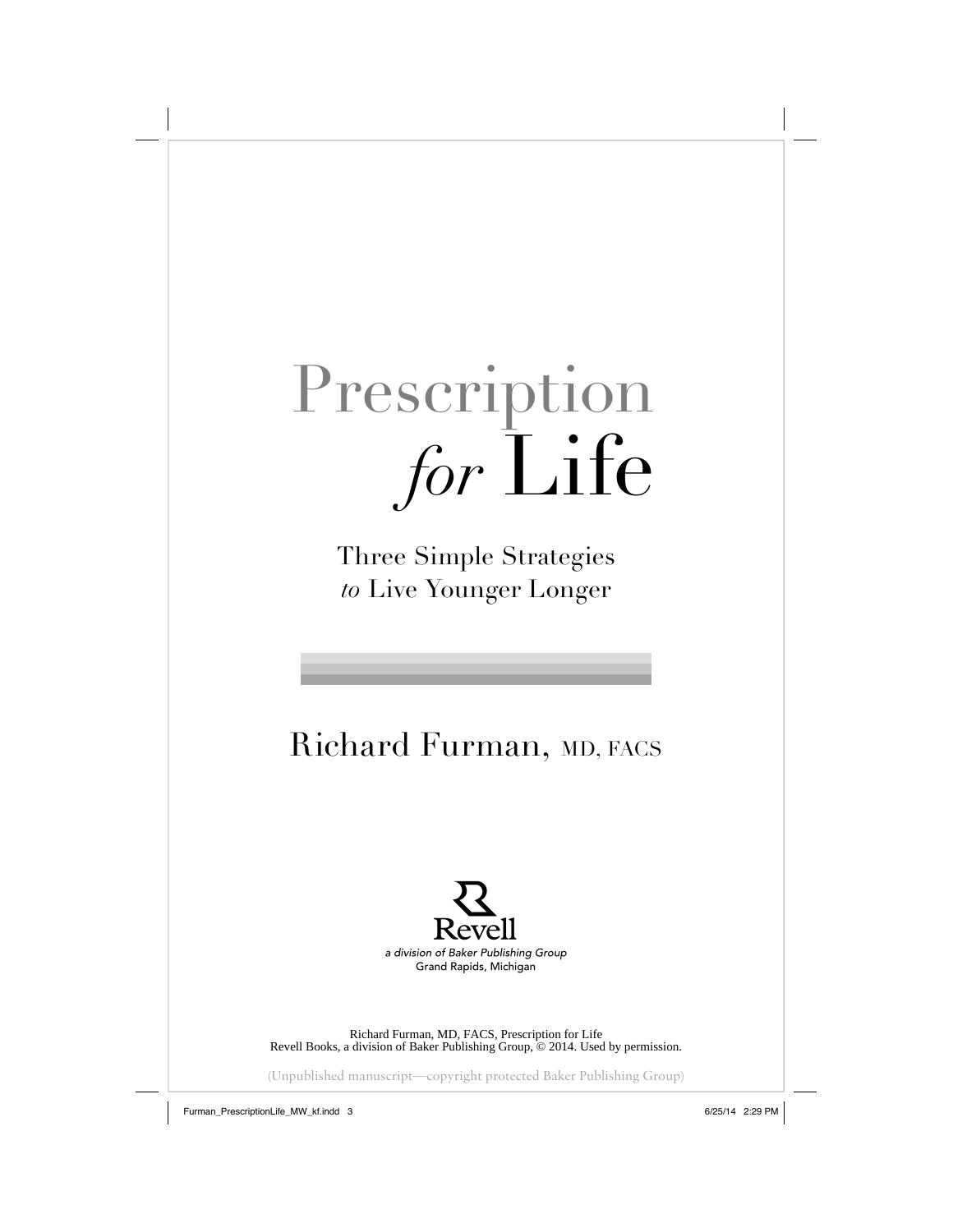© 2014 by Richard Furman, MD, FACS

Published by Revell a division of Baker Publishing Group P.O. Box 6287, Grand Rapids, MI 49516-6287 www.revellbooks.com

Printed in the United States of America

All rights reserved. No part of this publication may be reproduced, stored in a retrieval system, or transmitted in any form or by any means—for example, electronic, photocopy, recording—without the prior written permission of the publisher. The only exception is brief quotations in printed reviews.

| Library of Congress Cataloging-in-Publication Data                              |            |
|---------------------------------------------------------------------------------|------------|
| Furman, Richard.                                                                |            |
| Prescription for life: three simple strategies to live younger longer / Richard |            |
| Furman, MD, FACS.                                                               |            |
| pages cm                                                                        |            |
| Includes bibliographical references.                                            |            |
| ISBN 978-0-8007-2371-2 (pbk.)                                                   |            |
| 1. Longevity. 2. Self-care, Health 3. Health. I. Title.                         |            |
| RA776.75.F87 2014                                                               |            |
| $613.2 - dc23$                                                                  | 2014015690 |
|                                                                                 |            |

Unless otherwise indicated, Scripture quotations are from the King James Version of the Bible.

Scripture quotation labeled NLT is from the *Holy Bible*, New Living Translation, copyright © 1996, 2004, 2007 by Tyndale House Foundation. Used by permission of Tyndale House Publishers, Inc., Carol Stream, Illinois 60188. All rights reserved.

This publication is intended to provide helpful and informative material on the subjects addressed. Readers should consult their personal health professionals before adopting any of the suggestions in this book or drawing inferences from it. The author and publisher expressly disclaim responsibility for any adverse effects arising from the use or application of the information contained in this book.

The author is represented by the literary agency of Wolgemuth & Associates, Inc.

14 15 16 17 18 19 20 7 6 5 4 3 2 1



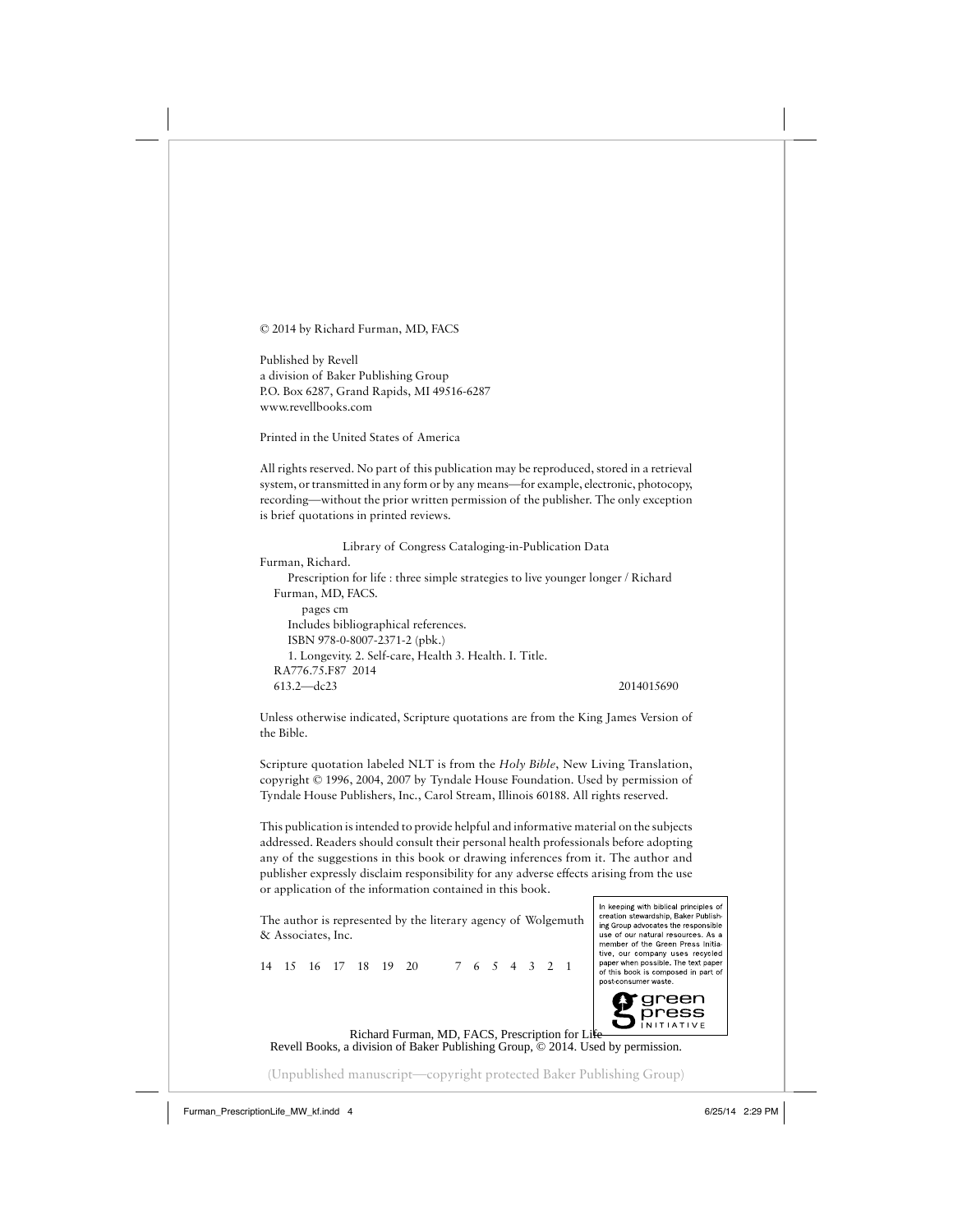I dedicate this book to those of you who are interested in changing your lifestyle by developing strategies that will lead to a more active, energetic, vivacious existence. Who want to know a medically based strategy to protect your most prized possession: your health. Who realize that much more important than length of your life is the quality of your years.

I dedicate it to you who have the desire to prevent the common health problems that occur with so many as we age: overweight, heart attack, stroke, breast or colon cancer, and, for men, erectile dysfunction. And to you who have had a stent placed in your heart, bypass surgery on your heart, are on a statin drug, or have had a stroke.

It is my desire to inform every one of you how to reach your full physical and mental potential for the rest of your life. I want to teach you how to live longer chronologically, and, even more important, be younger physiologically.

I dedicate this book to you, my reader.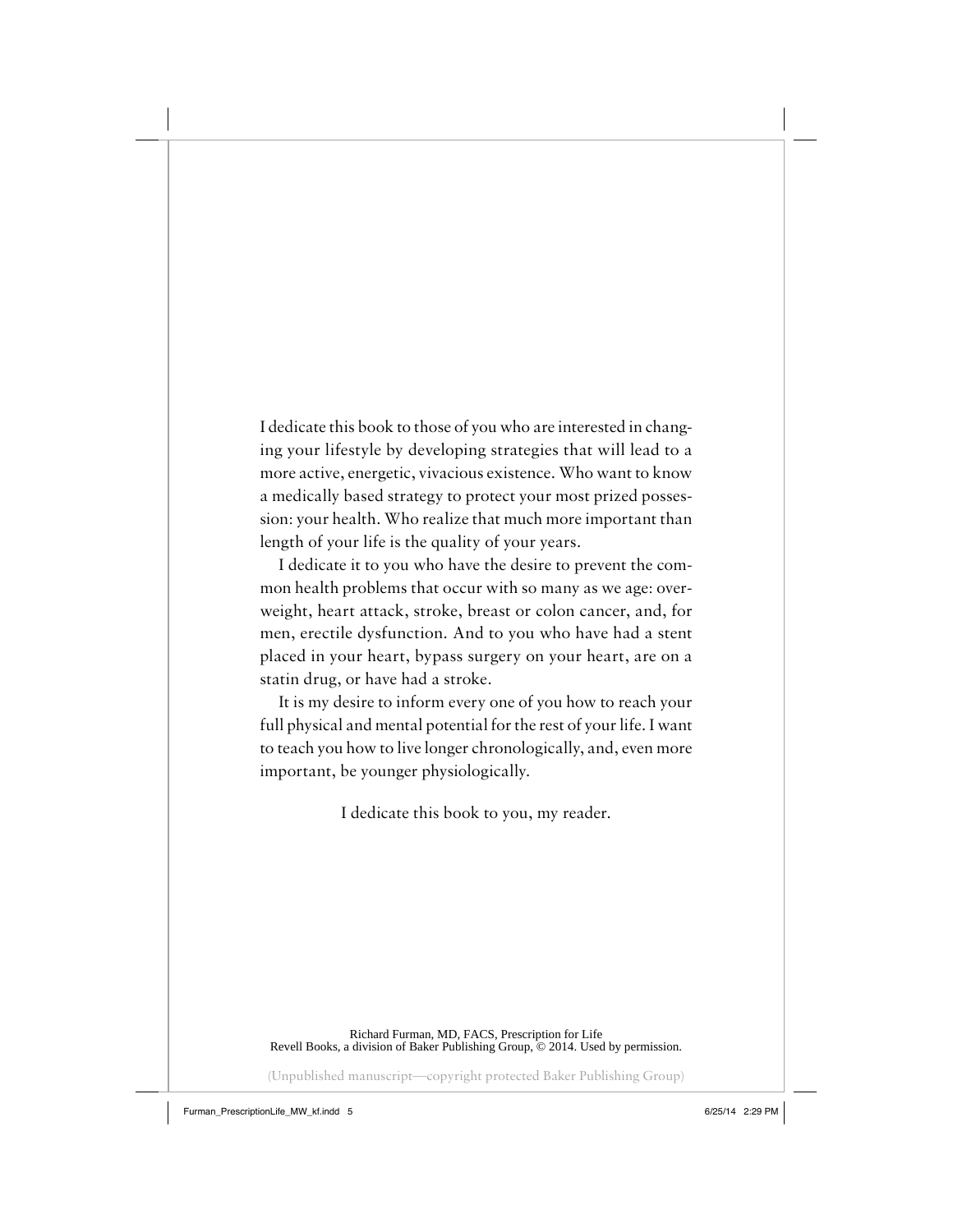Richard Furman, MD, FACS, Prescription for Life Revell Books, a division of Baker Publishing Group, © 2014. Used by permission.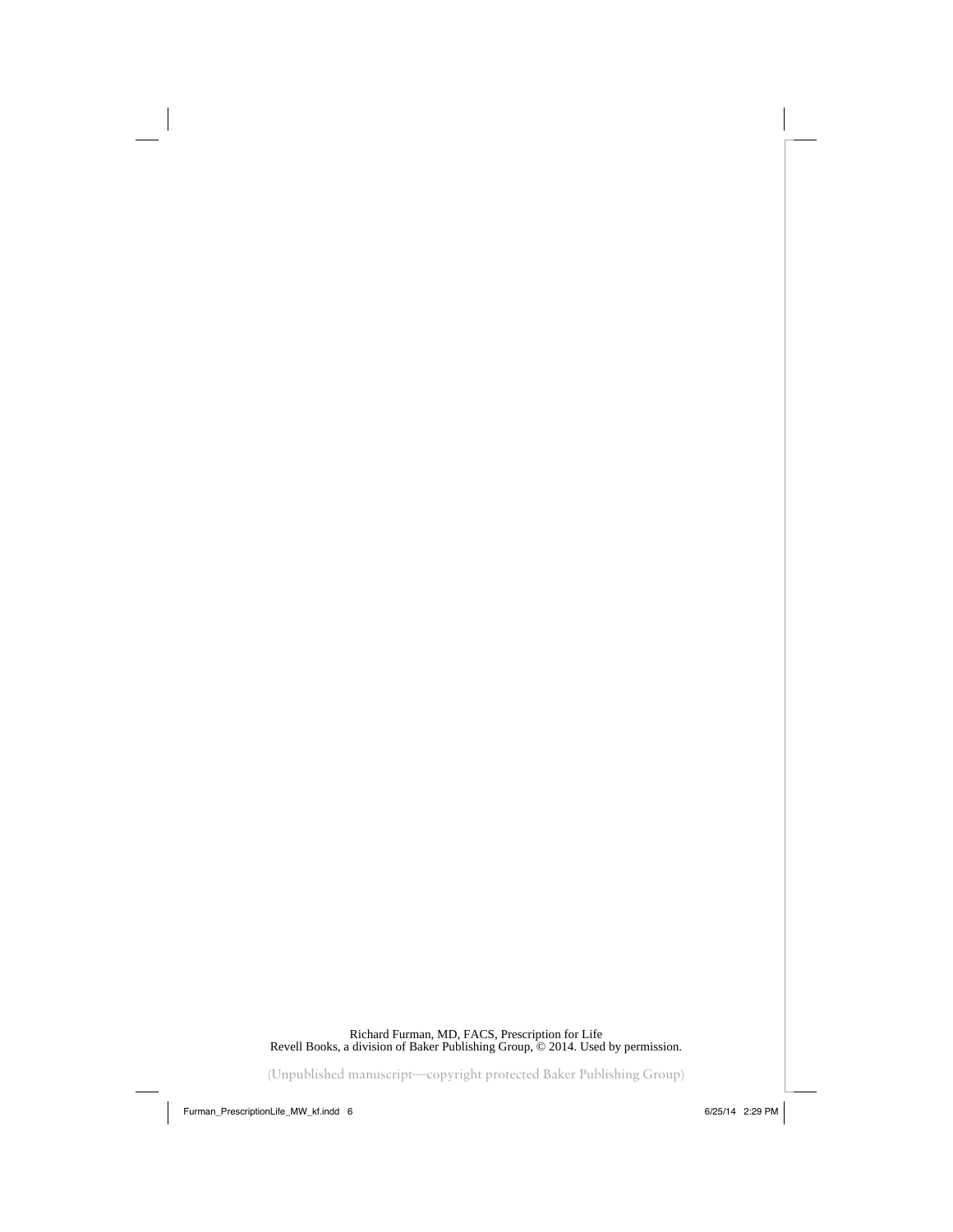## **Contents**

Foreword: David Jeremiah 11

Preface: Senator Bill Frist 15

Introduction 19

#### **Part 1**  $=$

**What You Need to Understand about the Aging Process 33**

- 1. Your Course Determines Your Destination 35
- 2. Your Arteries Are the Cornerstone of the Aging Process 39
- 3. Understanding Cholesterol Is Essential 56
- 4. Beware of Alternative Ways to Beat Aging 76
- 5. Prevention Is Key to Staying Young 82
- 6. Commitment and Action Are Key to Success 90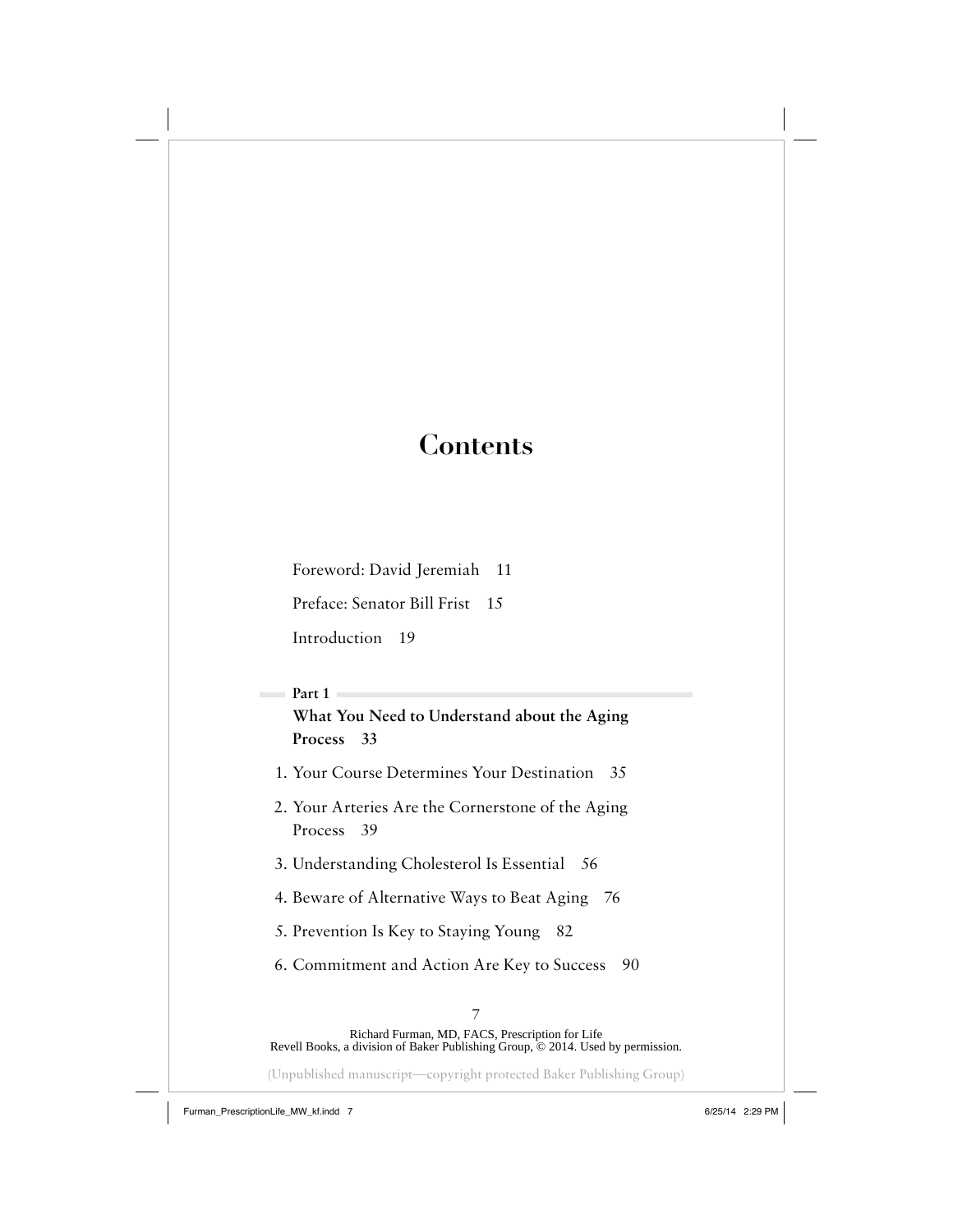*Contents*

| Part $21$                                     |
|-----------------------------------------------|
| Eat the Right Foods 115                       |
| 7. Food Lessons from around the World<br>117  |
| 8. Grocery Shopping Made Easy 124             |
| 9. Foods to Avoid 131                         |
| 10. Foods to Live By 146                      |
| 11. Off-Limits Foods 159                      |
| 12. The Effects of Drinking Alcohol 164       |
|                                               |
| Part 3                                        |
| Reach Your Ideal Weight<br>169                |
| 13. Determining Your Ideal Weight 171         |
| 14. The Penalty for Being Overweight<br>181   |
| 15. Weight Loss 101 185                       |
| 16. Weight Loss Secrets and Easy Steps<br>195 |

**Part 4 Exercise 207**

17. The Most Unrecognized Way to Combat Aging 209

- 18. The Sedentary Life of a Couch Potato 215
- 19. Why Exercise Is So Good for You 220
- 20. The Exercise Plan Everyone Can Follow 228
- 21. Exercising to Prevent Disease 243

Richard Furman, MD, FACS, Prescription for Life Revell Books, a division of Baker Publishing Group, © 2014. Used by permission.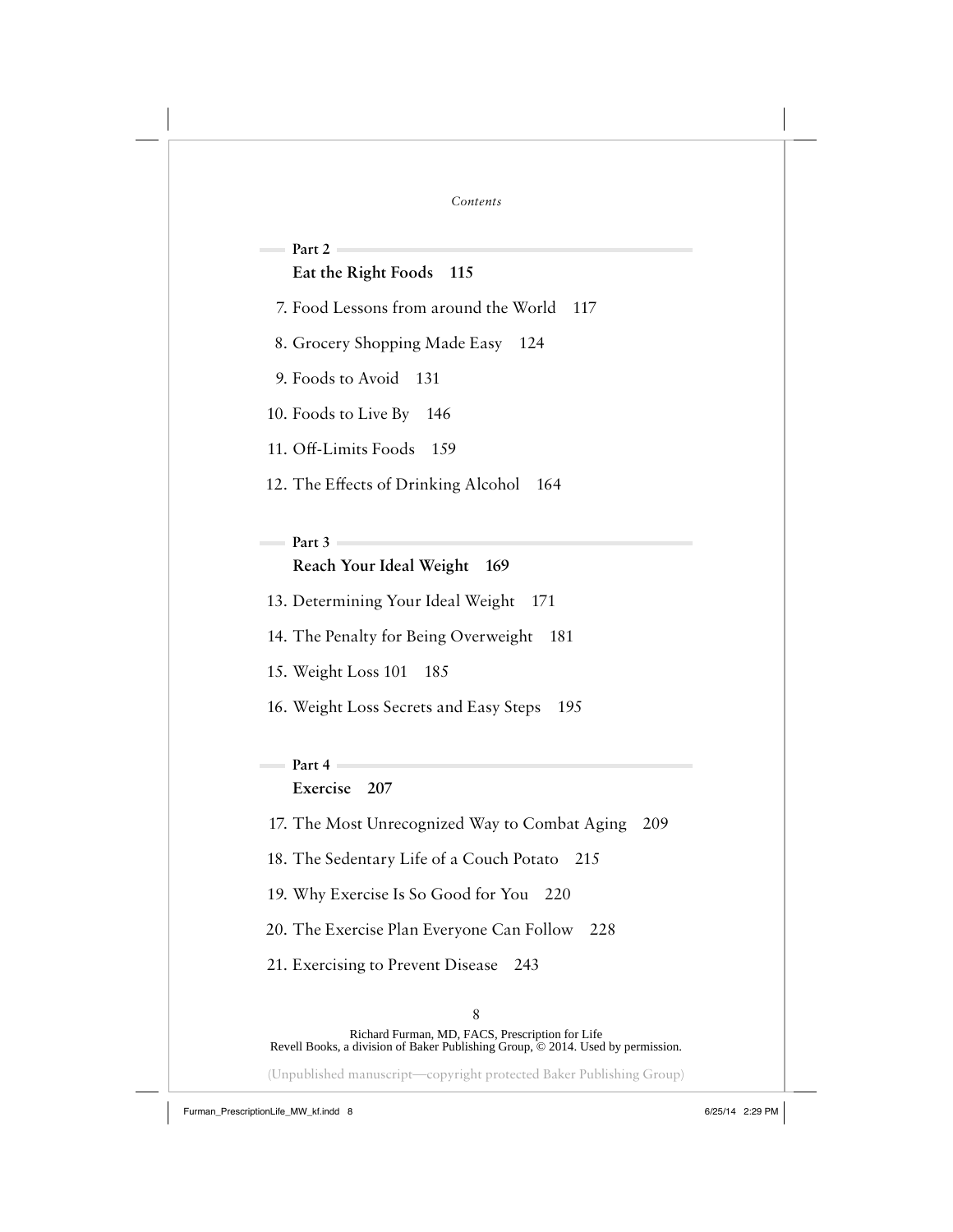#### **Part 5 Preventing Dementia 255**

22. What Is Good for the Heart Is Good for the Brain 257

#### **Part 6 Preventing Cancer 265**

23. The Prescription for Life Plan and Cancer 267

24. The Prescription for Life Plan and Breast Cancer 276

25. The Prescription for Life Plan and Colon Cancer 281

26. The Prescription for Life Plan and Lung Cancer 285

#### $Part 7$ **Preventing Erectile Dysfunction 289**

27. The Causes of Erectile Dysfunction 291

- 28. What Is Good for Your Heart Is Good for Erectile Dysfunction 297
- 29. The Prescription for Life Plan and Erectile Dysfunction 301

 Conclusion 311 Afterword 313 Medical References 319 Index 333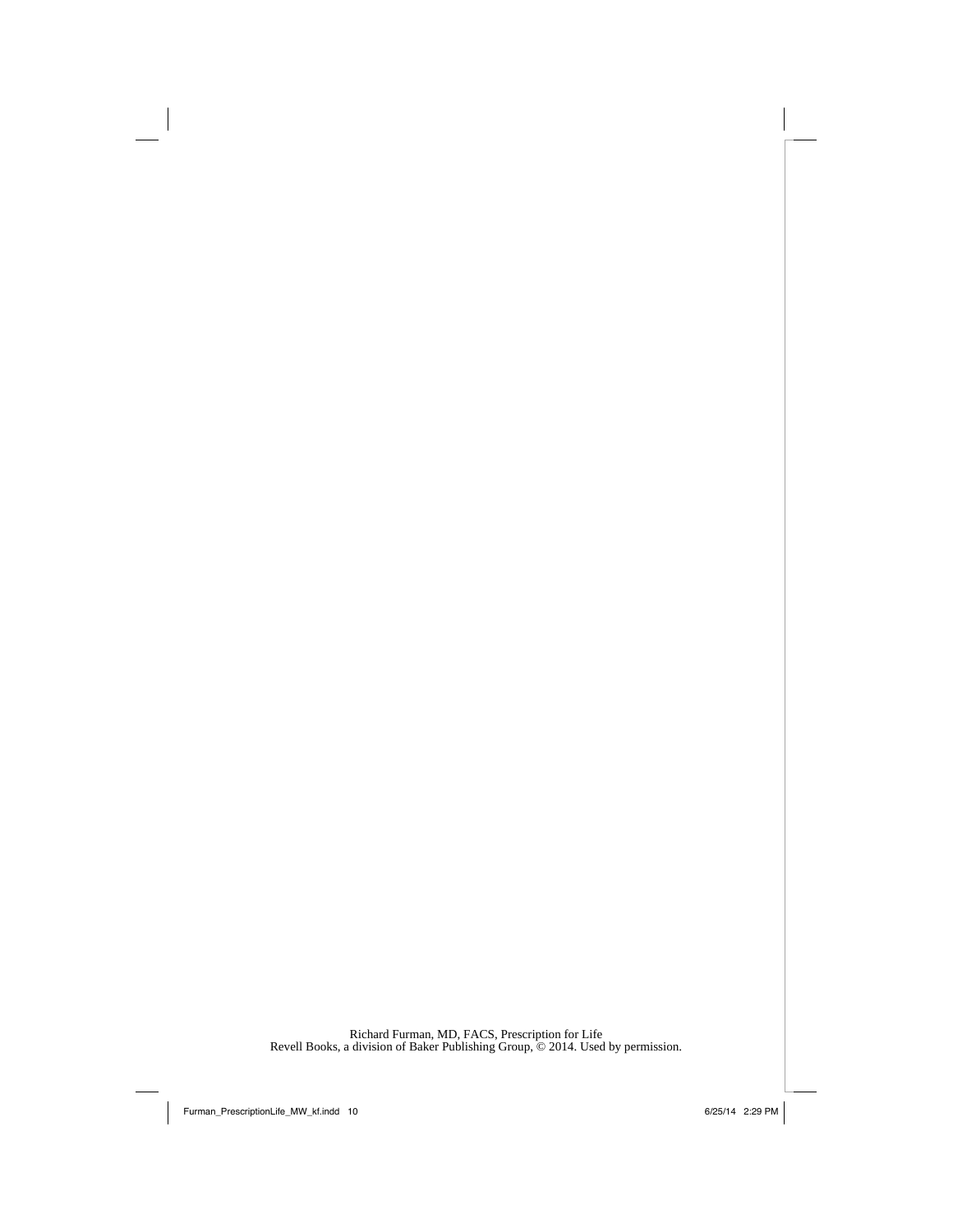## **Foreword**

Dr. Richard "Dick" Furman has spent his entire professional life helping people live younger longer. I know because he has helped me! Several years ago, when I was unaware that the lymphoma cancer in my body had recurred, it was my friend Dick Furman who palpated the tiny lymph node hidden underneath a small muscle in my neck. "Tell your doctor to biopsy that node," he said to me. Sure enough, my cancer had returned.

Because he found the malignancy as early as he did, I was able to have it treated before it began to spread. I have been cancer-free now for over twenty years. Dr. Furman's discovery that fateful day was extremely significant, but what he told me later was equally important to me.

He told me that I should make my physical health a higher priority . . . that I should make it my goal to live younger and longer so that I could be used by the Lord for many more years.

His advice changed my life. I realized that I had neglected my body by not exercising regularly. I was also unknowingly eating many of the wrong foods and slowly gaining unwanted weight. I believe God allowed my cancer and my meeting with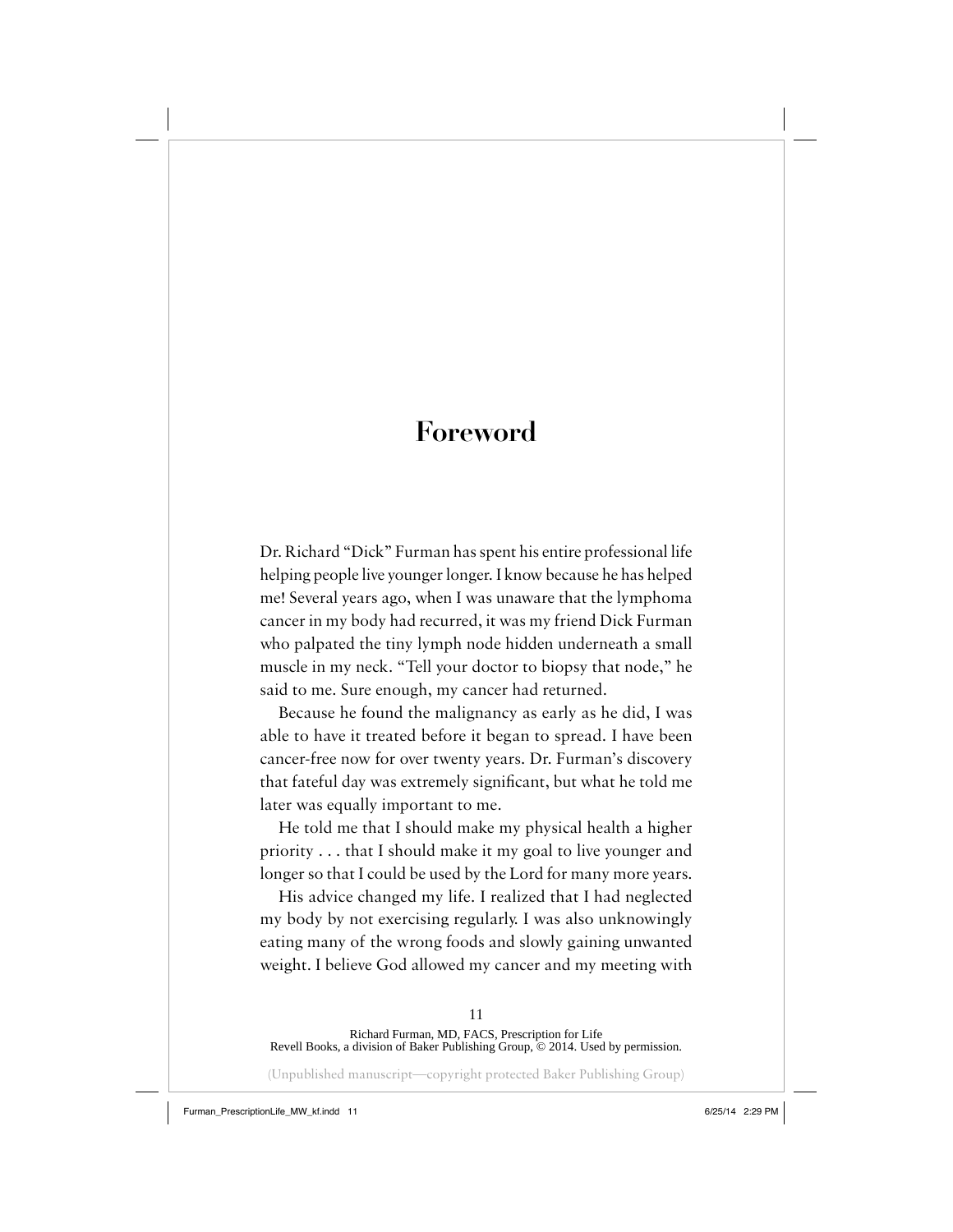#### *Foreword*

Dr. Furman for my ultimate benefit, and that is why I am so excited about this book.

*Prescription for Life* is the result of hundreds of hours of research, which is evident by the over one-hundred-fifty sources at the end of the book. But this is not just another medical book about the causes of bad health; this is what the title says it is: a prescription for life—a strategic plan to develop the healthiest life and body possible.

Included in the prescription is straightforward advice about the importance of lifestyle change, the significance of attaining an ideal weight, and the necessity of developing a personal exercise routine.

While many respond negatively to the thought of exercising, dieting, and changing their lifestyle, Dr. Furman has managed to take what is threatening and make it thrilling. When you finish this read, you will actually be excited about the possibility of a longer, healthier life.

Recently, while traveling in Israel, I saw a sign in a Jerusalem store window. I had just finished reading Dr. Furman's book, and the message on this sign grabbed my attention: "We don't stop playing because we are old; we are old because we stop playing." I had been learning a similar lesson: "We don't stop exercising because we are old; we are old because we stop exercising."

*Prescription for Life* does more than simply diagnose the problems of aging; it presents the exact steps necessary for taking control of your future health. Dr. Furman points out that while many people have a desire to stay as young as possible, very few have the necessary commitment to make any substantial changes in order to achieve their goal.

As you will discover in this book, there is a vast difference between desire and commitment. Desire is of the mind; commitment is of the heart. In these next few pages, you are going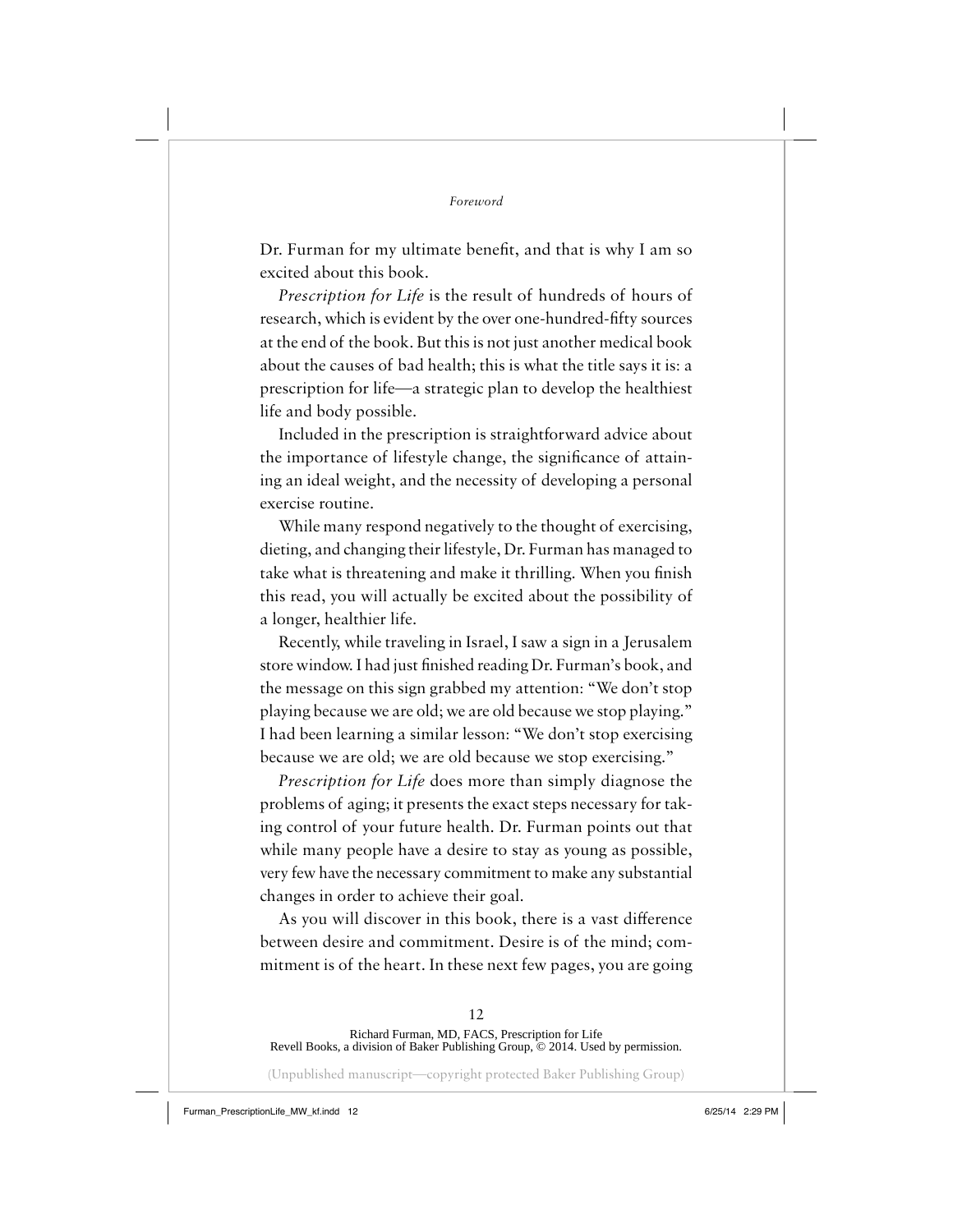#### *Foreword*

to learn how to translate your desire into a plan and determination to make your personal health a priority for the rest of your days on this earth.

I want to encourage you as Dick encouraged me: Stay as vivacious and as physiologically young as possible so you can enjoy an active and productive life. Today, my health is one of my most prized possessions. It ought to be yours as well. What you are about to read is not going to simply suggest that you do something to enhance your health; it is going to demand that you make certain changes in your lifestyle, in the control of your weight, and in the development of a personal exercise program.

At the end of this book, you will discover another important secret about a quality life. I hope you will wait until you have read all of the up-front chapters before you jump to the end. But in case you're wondering . . . here's a hint: C. S. Lewis is reported to have once said that "our bodies and our souls live so close together that they catch each other's diseases."

I will make this promise to you: if you will determine to read and understand what Dr. Furman's medical research substantiates concerning your physical well-being, and if you commit yourself to the plan of action that he suggests in this book, you will give yourself the best opportunity to live younger longer.

Through my experience with cancer, I was faced with my own mortality. It was a very serious and sober time in my life, and I began to realize the precious value of each and every day. But experiencing cancer or having a heart attack is not a necessary requirement for making important changes. Why not let what you read in this book be your wake-up call to a better life.

David Jeremiah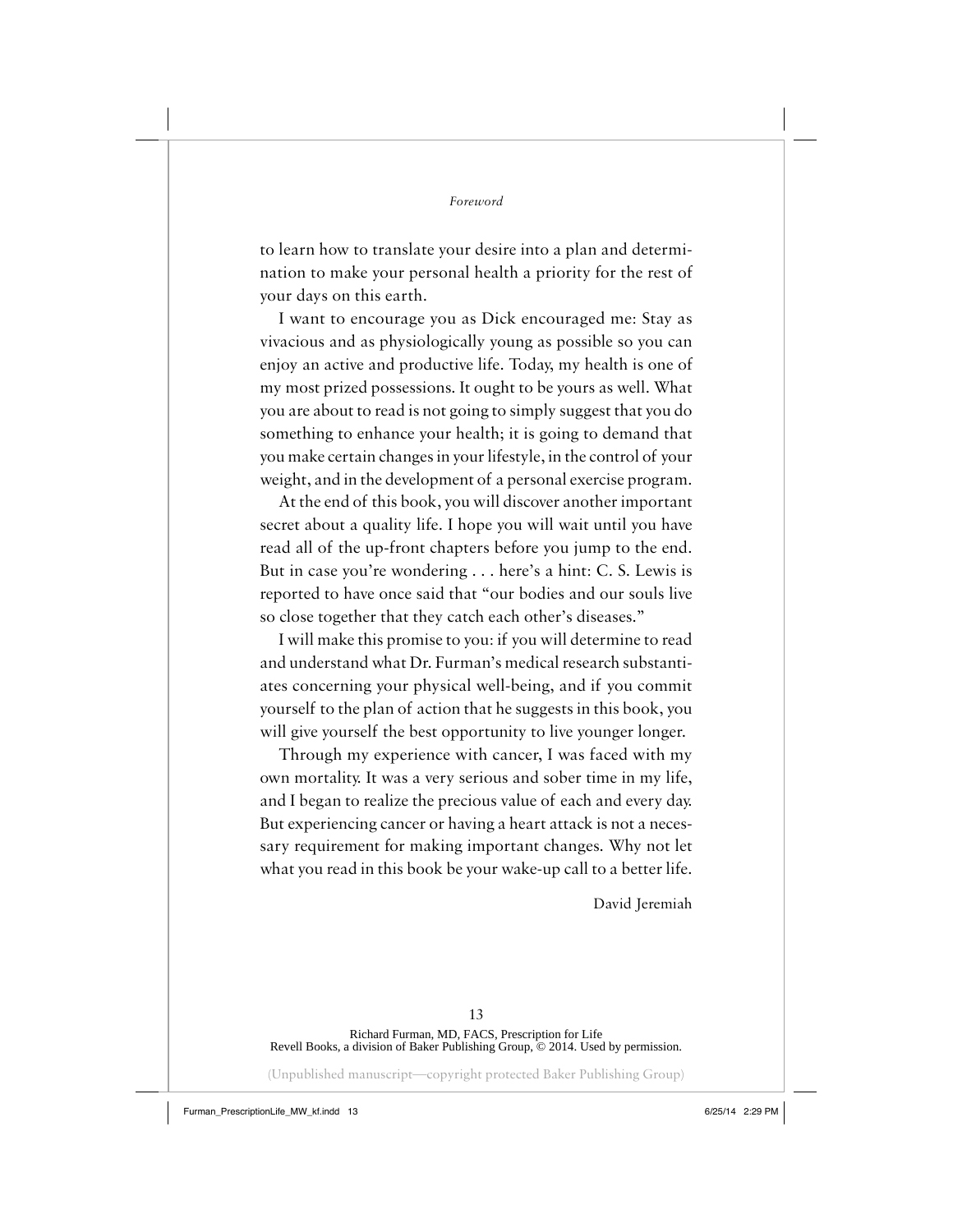Richard Furman, MD, FACS, Prescription for Life Revell Books, a division of Baker Publishing Group, © 2014. Used by permission.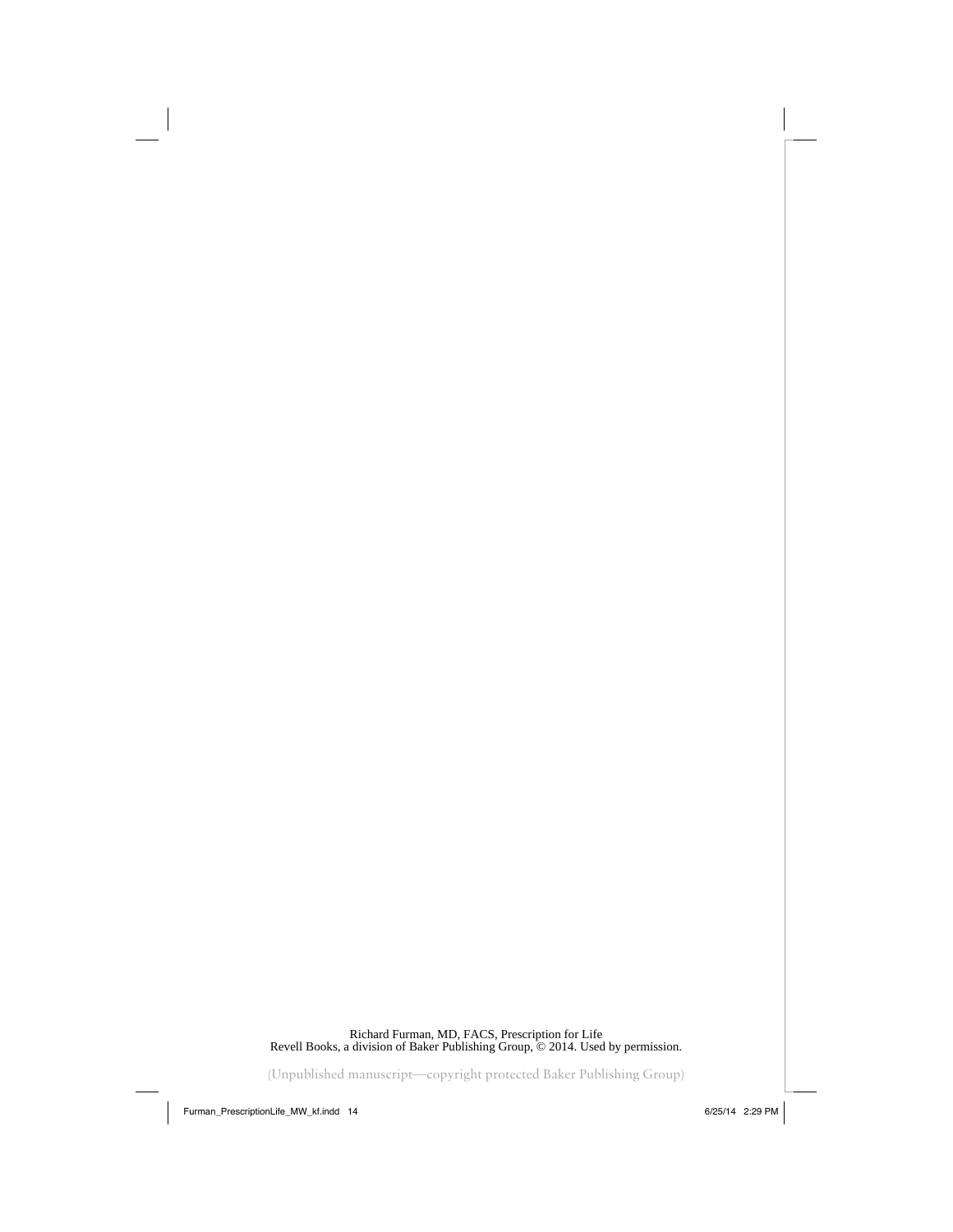Have you ever wished you had a friend who was a doctor? Someone who could explain in straightforward terms what is happening to you as you count the days to another birthday?

Consider the book you hold a letter from a friend who can do just that. Dr. Dick Furman can be that friend to you—as he is to me—and I appreciate what he has done by writing a book everyone can understand and apply.

I know Dick and his motivation behind this book. When you spend days with someone in a thatched-roof mud hut and perform surgery in a makeshift operating room with only flashlights to illuminate the operative site, you get to know someone pretty well. Those are memories Dick and I made during our yearly trips to mission hospitals throughout Africa when I served in the United States Senate. I know his heart. He realizes he can save more lives and help more people to live younger with *Prescription for Life* than he did in his productive career as a surgeon operating one-on-one.

My own surgical career consisted of heart and lung transplantation, whereas Dr. Furman specialized in thoracic and vascular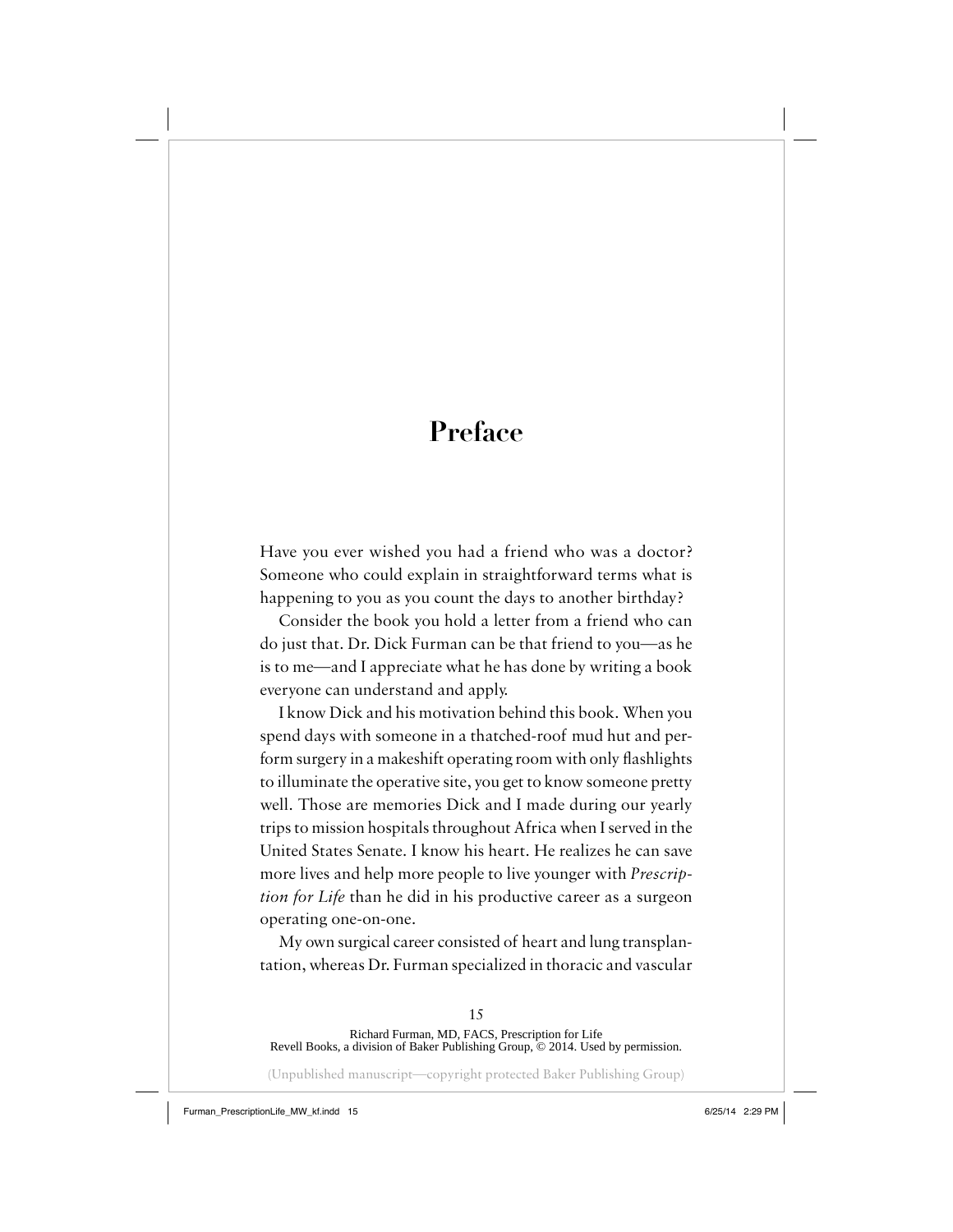surgery. We both realize that the health of your arteries is one of the major factors in aging. In my own professional life as a doctor, I soon realized that most people are not aware of what they can do to fight aging. They simply don't know. But all that changes with this book and this plan.

This book spells out the three most helpful components in extending whatever your life expectancy is today by five to seven years. And Dr. Furman underscores that, in addition to longer life, you can achieve a much higher quality of life, one with more energy and leading to more productivity and fulfillment.

What I like most about what you are about to read is that it is medically factual. So much of what the popular press reports is the latest trend, fad, or the opinion of one. In contrast, what Dr. Furman lays out is the result of a thorough review of the medical literature, written in layman's terms that are easily understood.

What you will read is based on findings reported in the latest peer-reviewed medical literature. The most conclusive research findings are typically based on controlled studies with two groups. For example, in weight-loss studies, one group adopts certain interventions or changes in lifestyle and the other group—similar in all other regards—does not. Then researchers compare outcomes and draw conclusions about the effectiveness of the specific changes in lifestyle.

Using this same principle, Dr. Furman discusses three strategies that will enable you to become physiologically younger: eating the proper foods, exercising, and achieving ideal weight.

Based on my professional observations drawn from caring for thousands of patients over the years, I humbly predict that you will make lifestyle changes as you read this book because of the clarity with which Dr. Furman explains the issues.

Change begins with understanding the "why." This book informs you about specific foods you will want to simply quit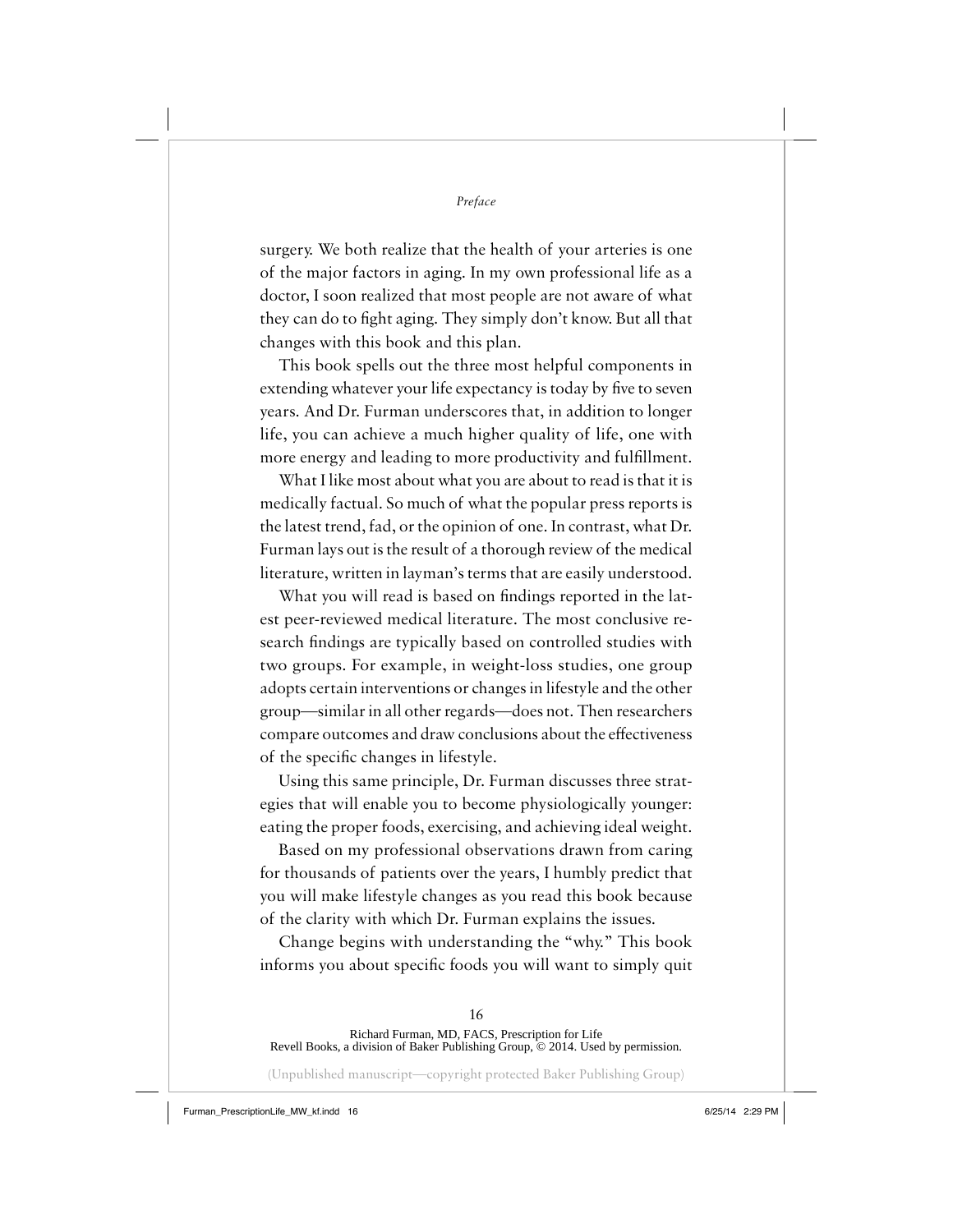eating once you realize they cause blockage in the arteries that feed your heart (leading to a heart attack) and your brain (resulting in a stroke), as well as in the artery that causes erectile dysfunction when it is blocked. You will learn an easy-to-remember foundation of foods you should be eating to be more energetic and actually feel and act younger than your present chronological age. It works, and each recommendation is grounded in current medical knowledge.

You will soon understand why, from a medical sense, it is imperative to move toward and arrive at your ideal weight. As a surgeon, I saw daily the numerous problems associated with being overweight. It even affects two of our most common cancers—colon and breast cancer. (And most women want to do everything possible to prevent breast cancer.) What you are about to read gives you the statistics and facts that support why reaching an ideal weight is preventive as well as therapeutic.

As a heart specialist—having spent most of my career replacing diseased hearts with healthy ones—I want to underscore the section on exercise as it relates to the strength and health of your heart. All other organs of the body depend on your heart for their nutrients and oxygen; it should be your most prized muscle. The stronger your heart muscle mass is, the less work it has to do each time it beats. Remember, your heart is beating in your chest around one hundred thousand times a day! You will learn to determine how effectively your personal pump is functioning, as well as learn a simple routine to make certain it is as strong as possible.

As you read *Prescription for Life*, you will learn how to live in a way that adds another seven to twelve years to your life, and, equally important, you will learn how to live to feel better and more energetic each day. As for me—and I am sure for you as well—I want to stay as young as possible as I get older.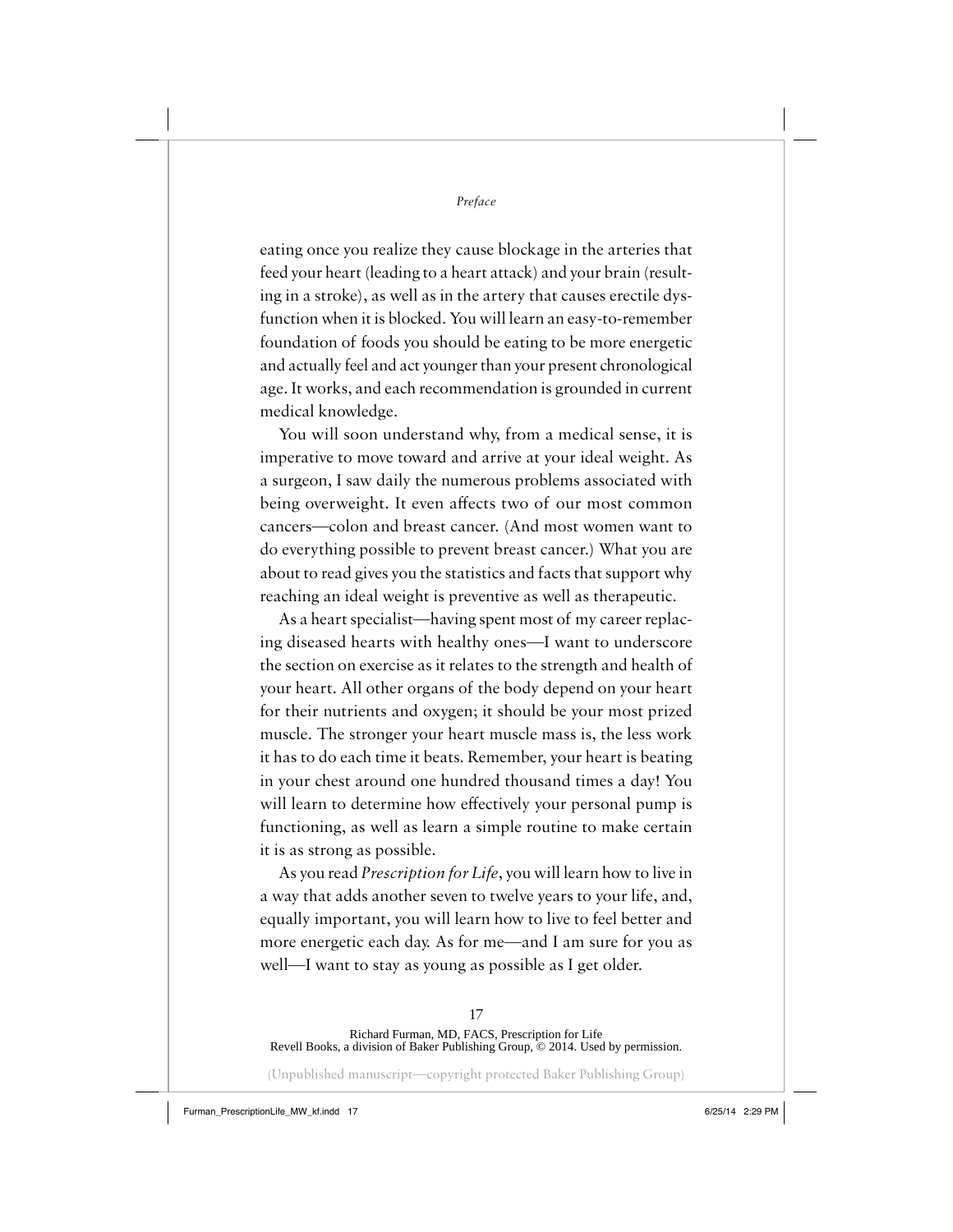Read it. Apply it. If you do, and you are like the majority of Americans, you will become seven to twelve years younger physiologically than you are chronologically.

You may even feel young enough to want to go and sleep in a thatched-roof mud hut somewhere in the world.

> Bill Frist, MD Senate Majority Leader, U.S. Senate

Richard Furman, MD, FACS, Prescription for Life Revell Books, a division of Baker Publishing Group, © 2014. Used by permission.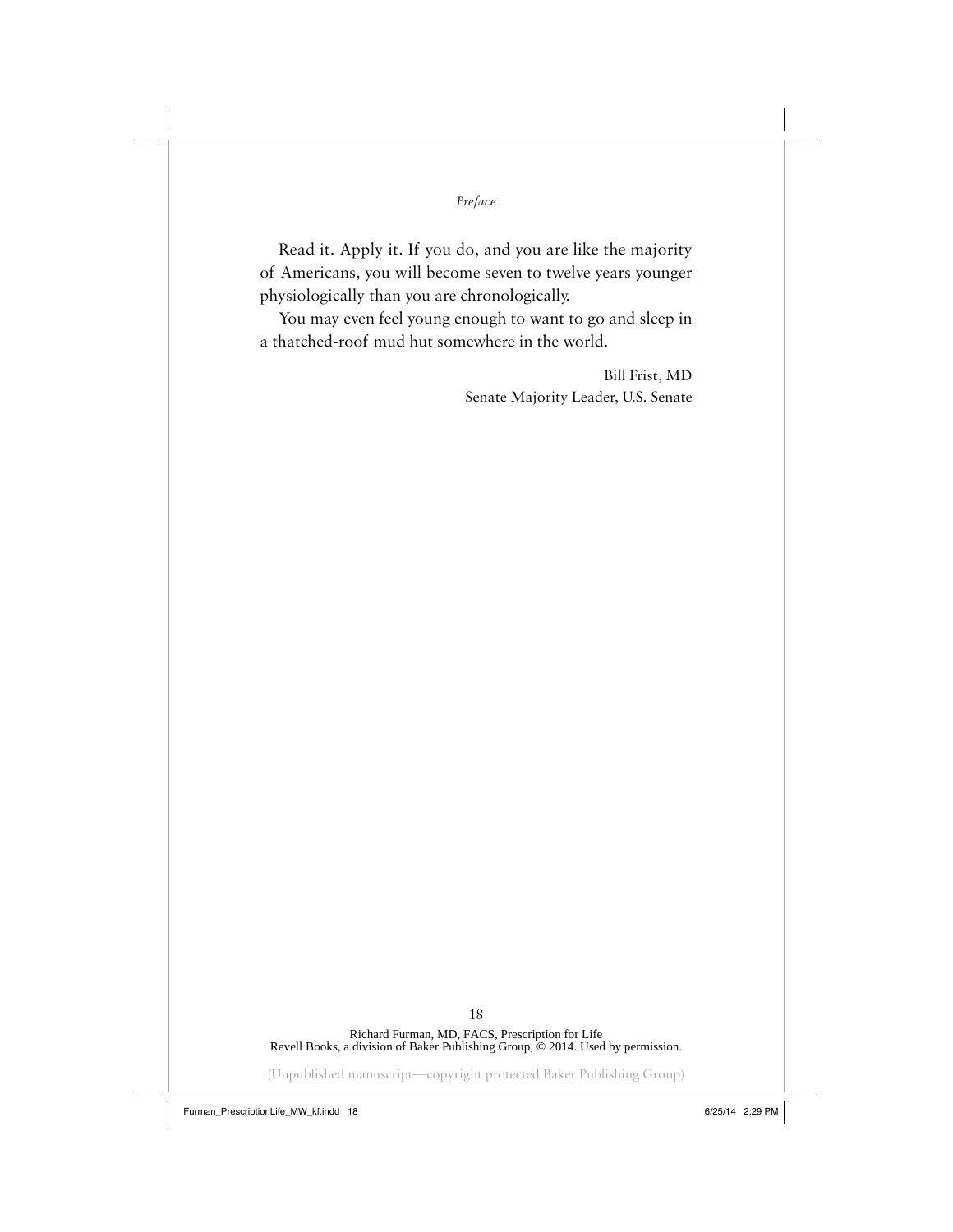"If only I had known."

Those are the saddest words a doctor can hear from someone who has just been diagnosed with a severe health problem—one that could have been prevented. But you are about to learn how to prevent the most common health problems that damage your body. I know this is a bold promise, but once you have read this book, you will never need to say, "If only . . ."

You *are* going to know. This book will tell you—clearly. What you do about it, however, will be your decision.

I have been a thoracic and vascular surgeon for over thirty years. I've operated on blockages of arteries throughout the body—arteries to the heart, to the brain, to the kidneys and the legs. With my own hands, I have opened arteries that were blocked with so much plaque that vital blood flow was completely choked off. I have bypassed a blockage of plaque by taking veins out of a patient's leg, sewing one end of the vein into an artery in front of a blockage, and sewing the other end into the artery past the blockage. I have opened the main artery leading to the brain and used a miniature spoon to dissect out

19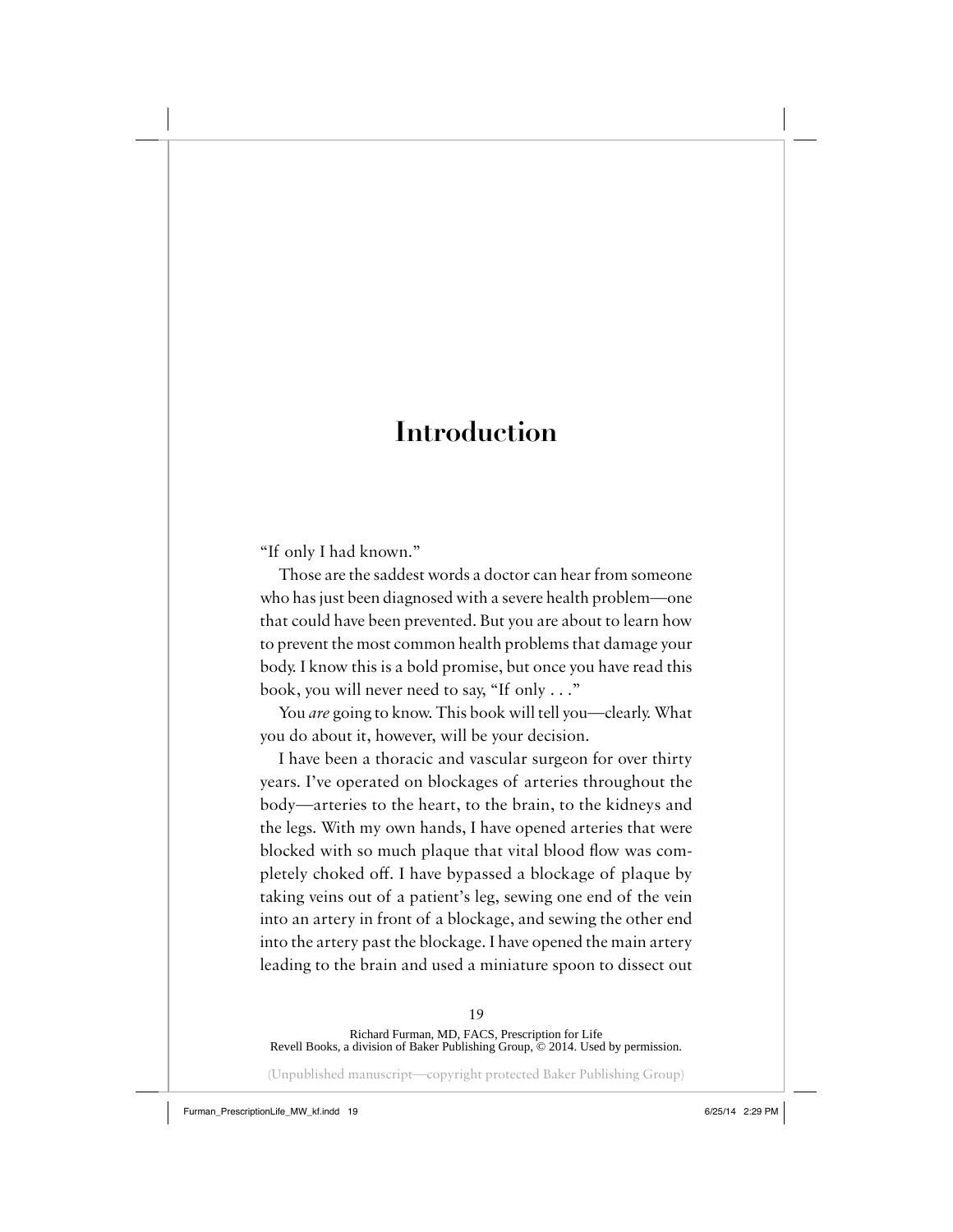plaque that was blocking 95 percent of the blood flow to that half of the brain.

More than half of all Americans, as well as people in many other countries with similar lifestyles to ours, will die because of the war going on inside their arteries. I have been fighting this war all my surgical life, cleaning out those blockages. I have come to the realization that doctors who operate on the arteries in the heart, those who place stents and sew in bypasses, do nothing to cure heart disease. Without a change in lifestyle on the part of the patient, the same damage to the arteries continues after the treatment is done.

So instead of operating on the symptoms of aging, I have decided to try to save lives by teaching people how to *prevent* what causes the demise of more than half of Americans. In this book, I want to help you prevent the underlying disease process by teaching how to put a halt to the cause. In fact, I'm going to tell you some secrets for which you might thank me for years to come.

Because of a lifetime of research, I have also learned that a huge part of the process we call aging is strategically preventable. So this book will also open your eyes to the most important facts about the aging process. And I am going to help you, one step at a time, begin to turn back the clock of aging. I will keep it simple and straightforward. And as crazy as this probably sounds, five years from now you will be seven to twelve years younger, physiologically, than your chronological age. You will be more active than the majority of your friends, even if they are many years younger than you.

You will learn a three-part, strategic lifestyle plan that will change you. I will teach you what to eat and how to work on your weight until you reach your ideal number of pounds. If you are already at that weight, I will give you some easy pointers

Richard Furman, MD, FACS, Prescription for Life Revell Books, a division of Baker Publishing Group, © 2014. Used by permission.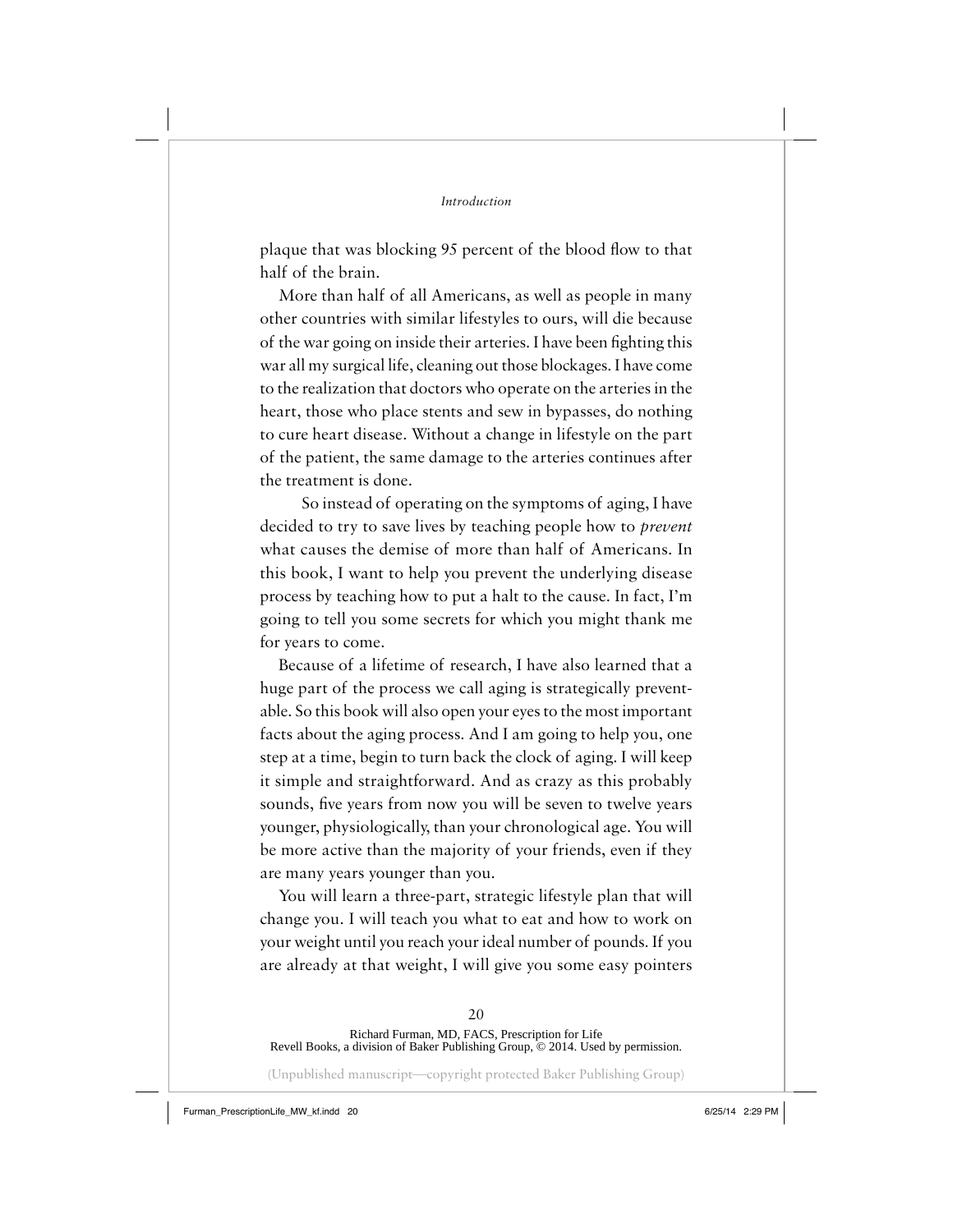for how to maintain it every day. I will take you down the road, step-by-step. And exercise will become a routine part of your life.

Whatever your life expectancy is today, you are going to extend that number by seven to twelve years. But what is even more important is that the years you have left will be quality years.

I know the aging process is inevitable, but because of what I have learned in a lifetime of experience, I also know that the rate of that process can be controlled and, many times, reversed. And best of all, those extra years you are adding to your life expectancy are going to be active, vivacious, vibrant years that you will enjoy. When you commit to the Prescription for Life plan, you will take control of your physiological aging process rather than simply sit by and watch it happen.

It is my desire to show you how to reach your full potential in your physical and mental performance—for the rest of your life!

#### **My First Week in Medical School**

I remember my first day of medical school like it was yesterday. "The heart is the single most important organ in your body," our professor told us in anatomy lab. He went on to compare the heart to the brain, explaining that someone can be comatose brain dead—but be alive because the heart is still pumping blood throughout the body. That anatomy class was exciting, because I actually got to hold a human heart in my hand. I was able to look closely at the muscle makeup. I could see each artery lying on the surface of the muscle. When the professor spoke of the anterior descending coronary artery, I could see it, touch it.

He then had us gather around the dissecting table to give us a lecture. He had several cadaver hearts laid out on the slab,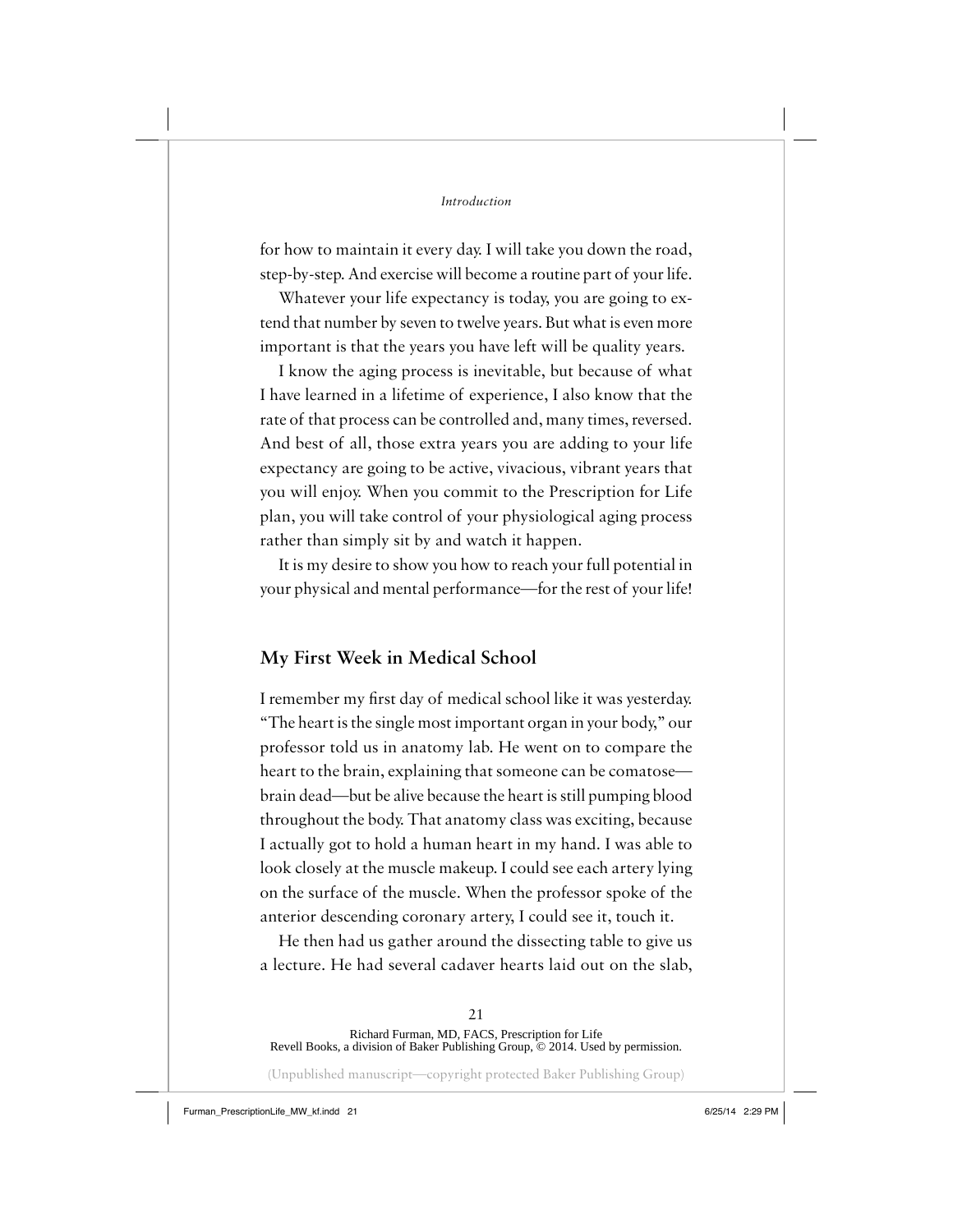some with the muscle cut through and some with the arteries spliced open longitudinally to show blockage within the vessels.

He wore a white lab coat, all three buttons neatly through each button hole. His head was freshly shaved, but you could tell he was mostly bald to begin with. And his shoes were shined. His appearance was enough to make you pay attention to what he was about to say, but my eyes were fixed on what he held out toward us in his hands. In each, he had a human heart, both split open, showing directly into the main chamber.

I have never forgotten what he said next: "The heart in my right hand belonged to a gentleman who was what I call a couch potato. He was grossly overweight. Never exercised a day in his life, and from his medical records, we know he was on numerous medications." He laid the heart in his left hand on the dissecting table and pointed to the wall of the couch potato's heart.

"As you can see, the wall of his left ventricle is only millimeters thick. His heart was a poor excuse for a pump he depended on every minute he was alive. Remember the thickness. Autopsy results reveal that he died from a massive heart attack—at the age of fifty-two."

He placed it on the table and picked up the other heart. I looked closely and thought I saw some blood dripping from the opened chamber but quickly realized there was no blood in the organ since the autopsy had been done. (Those were formaldehyde drops.)

"This man's heart is different. You see the thickness is a good three centimeters. It was strong right up to its last beat. His report said he was someone who was trim, who took good care of his body, didn't smoke, and was a frequent tennis player. This heart belonged to a sixty-one-year-old gentleman who died in an automobile accident. He was physiologically younger than the fifty-two-year-old couch potato. If you want to live younger,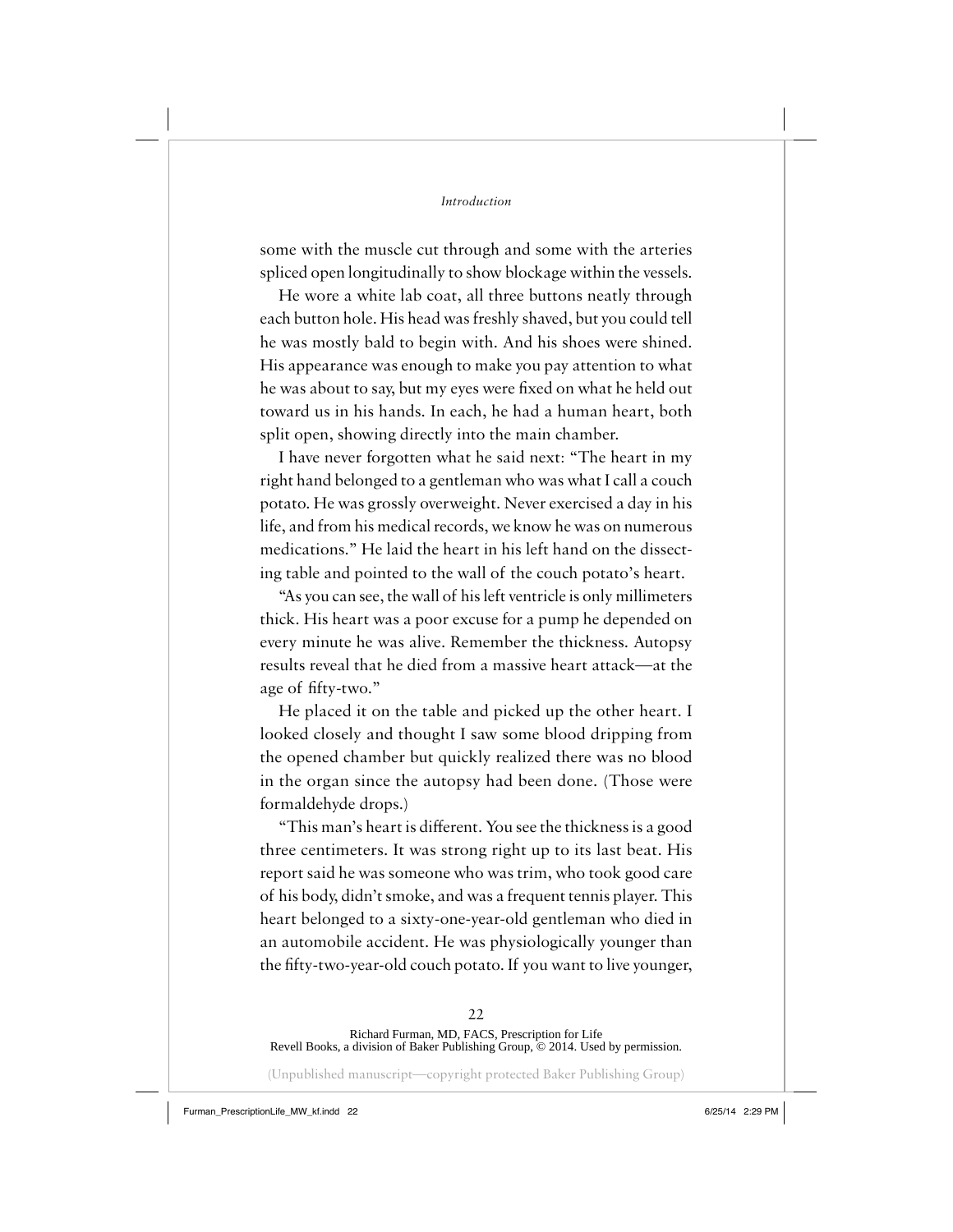the only advice I can draw from these hearts is to be as active as you can."

Next he showed us a heart in which he had opened an artery longitudinally. He passed it around. The inside of the artery was as clean as a whistle. Then he passed around several hearts that had partial or complete blockages within the inside of the arteries. He pointed out that most of the cadaver hearts he received from people who had died a non-accidental death had such blockages. He didn't know the actual cause of the blockages, but he knew they were the cause of the heart muscle not getting the oxygen it needed, resulting in the demise of that particular patient.

Then he made another statement I've never forgotten: "The ones with the least amount of blockage are the ones who lived longer."

My first week of medical school amazed me. I could hardly wait to tell my future wife about holding a human heart in my hands. That weekend, I packed my books into the car and took off to see her. I was so excited that I even wanted to take a heart with me to show Harriet all the exciting things I had learned. So I slipped one out of the building as I left, rationalizing that I wanted to study its valves and arteries over the weekend.

Of course, I knew the real reason was to show Harriet what a human heart looked like inside and out. I could hardly wait to get to her house with my surprise floating inside a jar of formalin.

After two and a half hours of traveling and the usual ritual of giving Harriet a hug and kiss, I reached into the car to retrieve my brown paper sack. I removed the jar containing the heart, ready to demonstrate my newly learned knowledge.

Harriet shifted away from me and quickly took three steps backward as I began my lecture. She showed slight interest, but it was evident that I would not be taking the heart out of the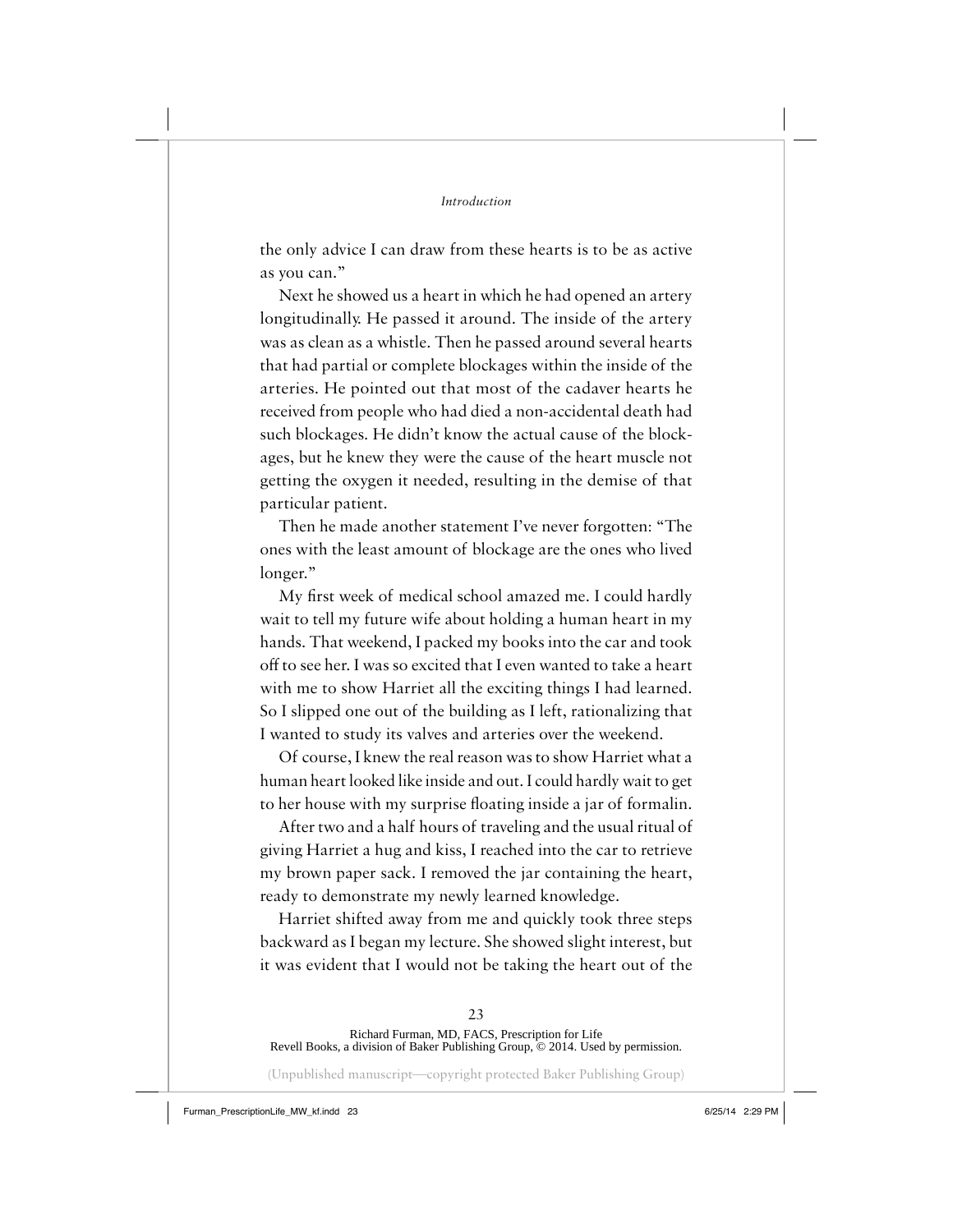jar to show her any of the details. I couldn't believe she didn't have the interest I thought she ought to. If Harriet was to be a doctor's wife, she ought to want to hold a real heart—at least that was the way I looked at it. However, I accepted reality and placed the jar on the driver's seat of my car.

Harriet and I had decided to talk with her parents that evening about moving up our wedding plans. We had intended to wait until I completed my first two years of medical school so I could devote all my time to studying and she could finish college. However, I learned that the medical school would hire med students' wives to work as office assistants, giving us income, and I thought there was no reason to wait so long to marry. After dinner, we sat in the living room with her parents, and I explained that Harriet and I would like their blessing to move ahead with our plans.

Harriet's dad was tall and thin, with curly hair and glasses. He just looked over the top rim of his glasses toward me, not at me but at a spot somewhere between my eyes and the floor. "I've always wanted my daughter to graduate from college," he said. Then he got up from his La-Z-Boy recliner and walked back toward their bedroom.

Harriet's mother smiled and said, "I had better go back with him." At least she smiled.

This was not the response I'd hoped for. All I could do was turn to Harriet and tell her, "When you get back to school Monday, find out what day your class will graduate two years from now, and we will plan to get married the following Saturday."

As I got into my car to drive back to school the next day, still with two years in front of me before our wedding, I picked up the jar holding the heart and placed it on the passenger seat. I looked at it for a moment and thought, *My anatomy professor is correct. Whether it's a cadaver's dead heart in a jar or a live*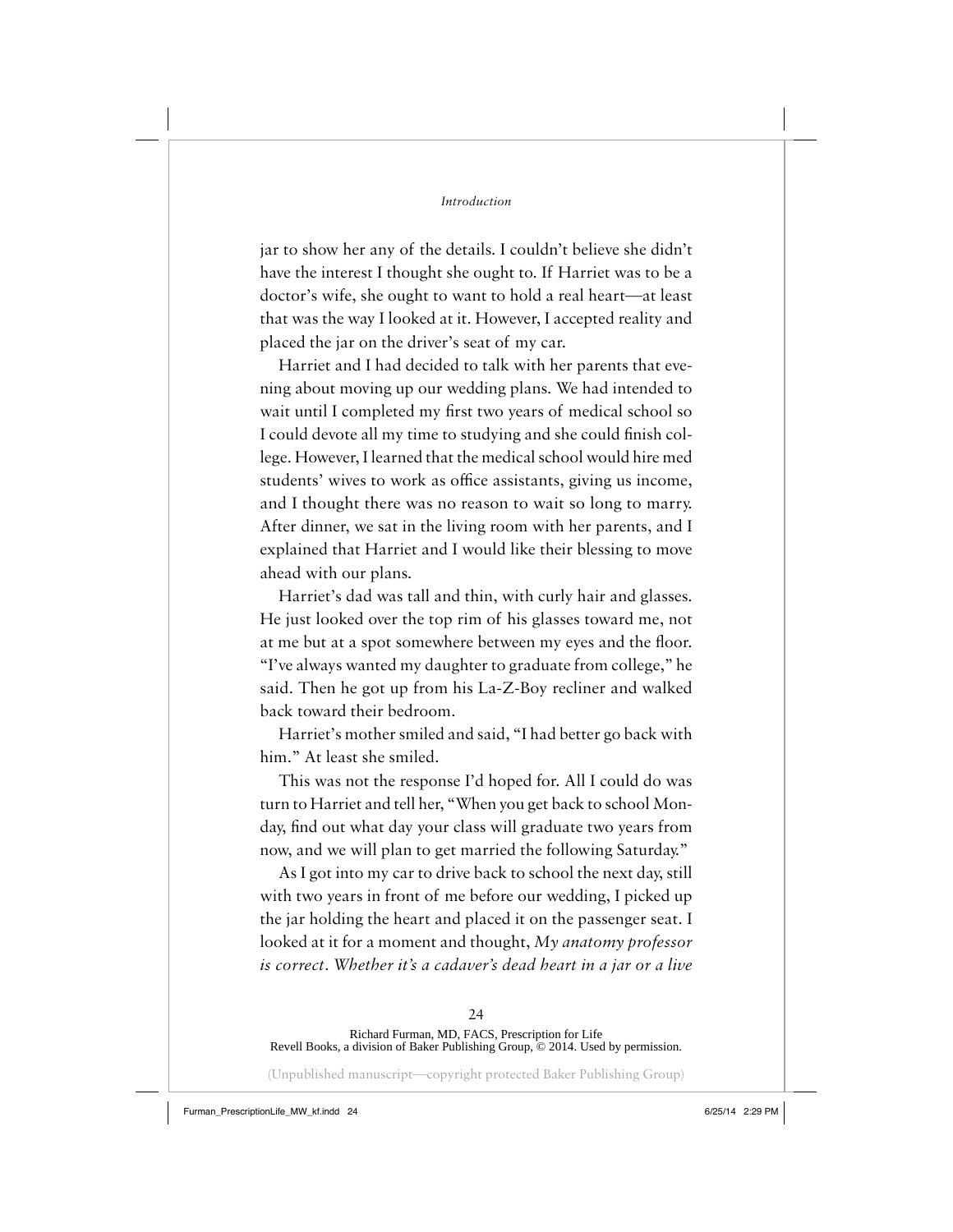*"broken" heart in the human thorax of a disappointed fiancé, the heart is the single most important organ in your body.*

It is still hard for me to understand why Harriet didn't share my excitement over learning about that heart. And today I know even more about hearts than I did then; I know about a lifestyle that can make you younger physiologically, and I want to share that knowledge with others.

Yet, so many seem about as interested in changing their lifestyle as Harriet did in holding a human heart. If you want to live life to the fullest, you need to commit to taking your heart "into your own hands." It will be the most important decision you will ever make about how you live the rest of your life. If you want to better your life, I invite you to read this book to the very end. The story is not over until you learn all three lifestyle strategies and how they are interrelated for your best life.

As I look back on what my anatomy professor taught me years ago and review today's medical literature, it is easy to explain what the professor concluded. While it wasn't known back then, the medical journals today show exactly how much exercise you need to strengthen your heart muscle to be actively younger. The literature reveals the significance of being at an ideal weight. And the same literature tells you exactly what foods cause those blockages in your arteries.

Exercise. Weight. Diet. All three strategies intertwine to prevent those obstructions and allow you to live longer.

#### **LIVING YOUNGER**

It doesn't matter what your chronological age may happen to be. Money can't buy a younger life. It's not for sale. But you can have it . . . for free.

Richard Furman, MD, FACS, Prescription for Life Revell Books, a division of Baker Publishing Group, © 2014. Used by permission.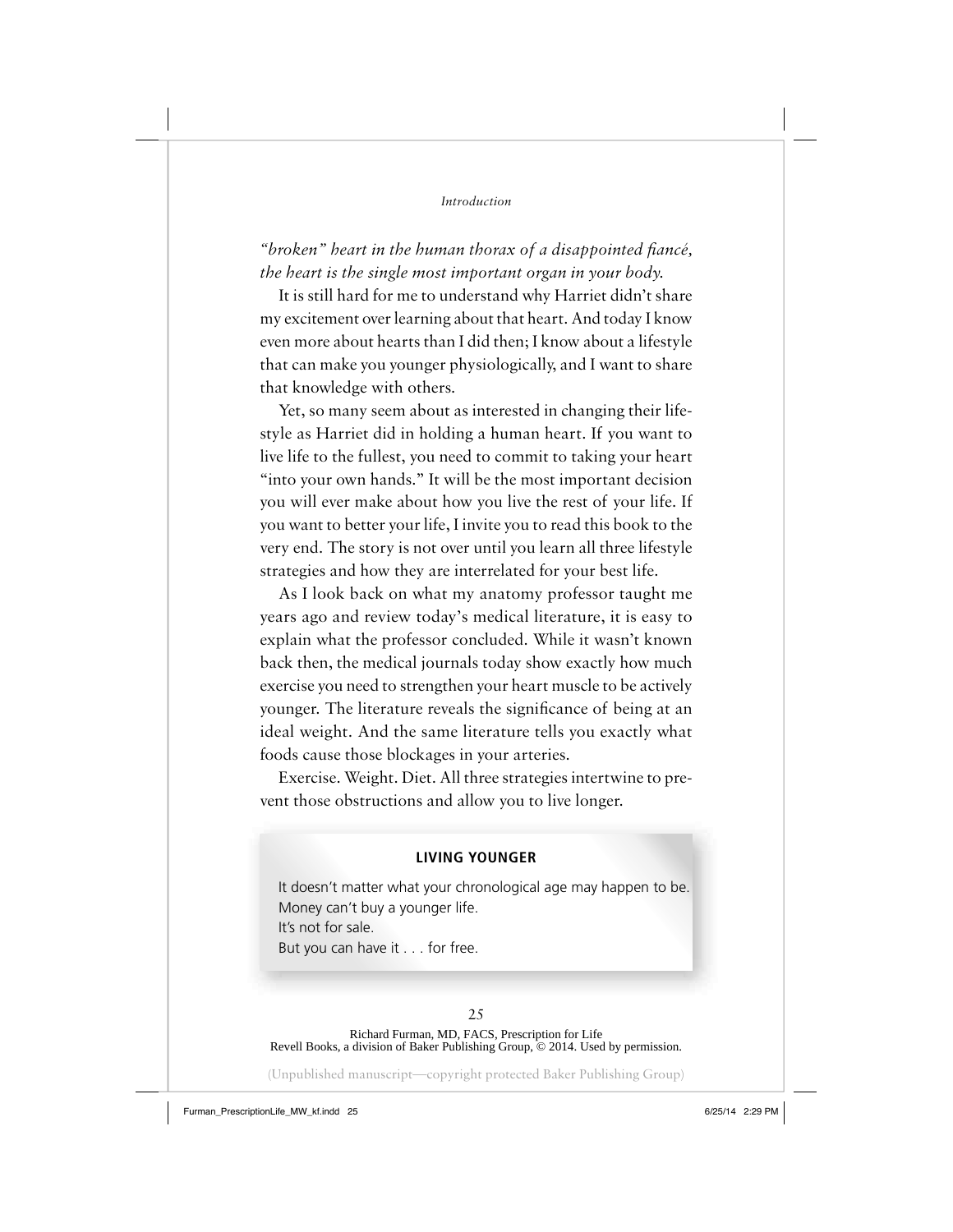#### **Decisive Moments**

Hopefully, there comes a time when you realize there are things you can do to improve yourself. Galatians 6:7 in the King James Bible says, "Whatsoever a man soweth, that shall he also reap." Some people realize this truth too late in life in terms of their health. They look back on their years and grasp the terrible truth that they should have sown differently. I am glad I realized this reality earlier in my journey.

I remember the moment well. I was forty-two years old and trying on a new pair of pants during an annual sale. As I tried to button the pants at the waist, I realized they were just too tight. Twice before, I had to buy pants with a bigger waist size, and now I was faced with the same situation. In that moment, I made a decision. I folded the trousers and neatly hung them back on their hanger.

"I will come back later. These just don't seem to fit properly," I said to the salesman as I handed him the pants. What I said to myself was that I would get my weight back to what I remembered as an ideal weight. That happened to be what I weighed when I finished high school. I had stayed at that weight throughout college but only for a few months once I started medical school. I remembered ideally weighing 140 pounds. Even though I stayed in fairly decent shape, I'd slowly added twenty-one pounds, mostly around my waist.

#### *Ideal Weight*

After that *moment of decision*, it took about three months to lose my excess weight. My new rule was to eat nothing between meals or after dinner. No snacks. I also would have no desserts and eat smaller portions. When I got to what I had deemed my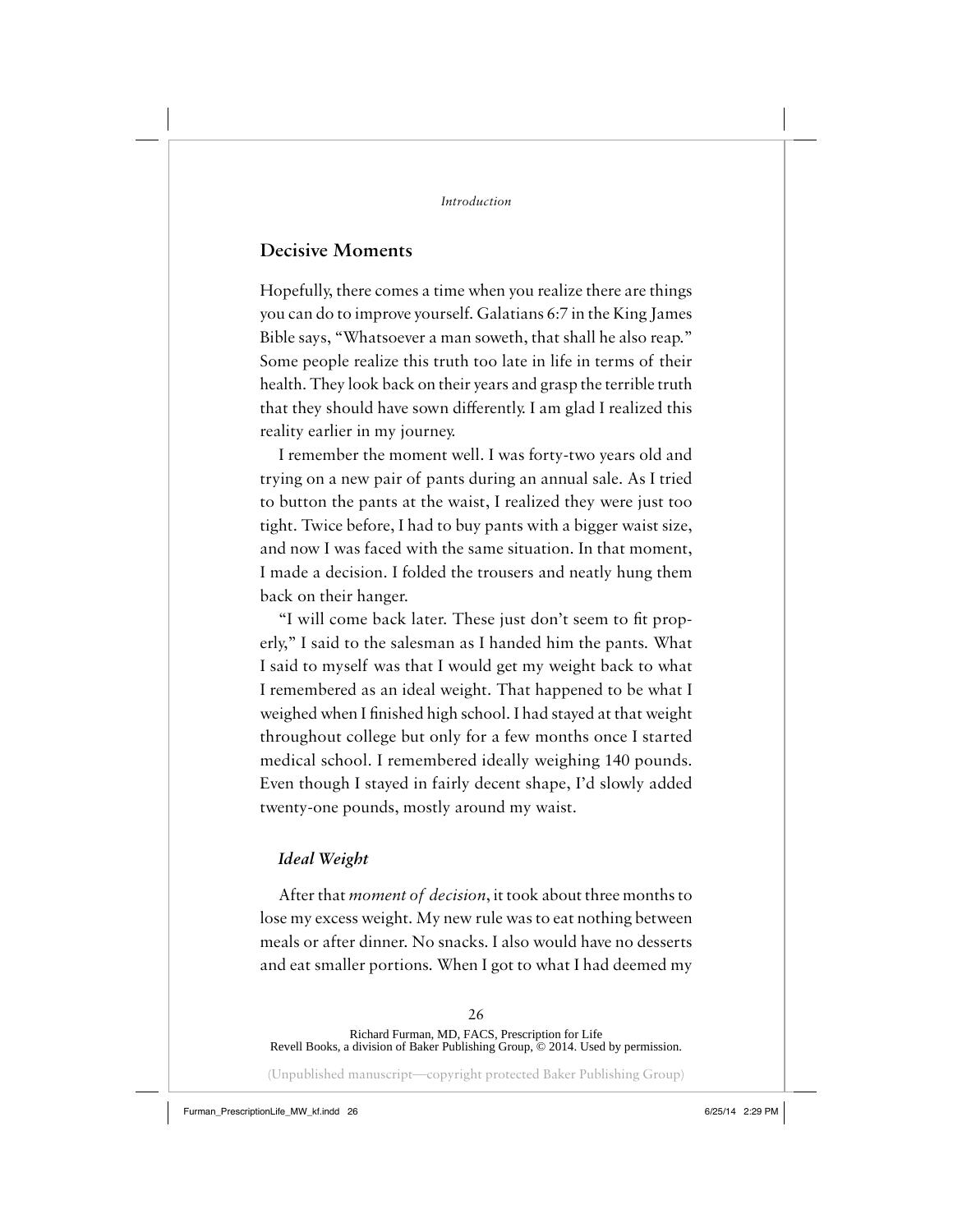ideal weight, I went back to the men's shop and bought new pants. I had to pay the regular price, but I knew I would be able to wear those pants until they wore out. I was committed to remain at my ideal weight for the rest of my life. I didn't realize it then, but I had just accomplished one-third of the lifestyle I needed for the rest of my life. The medical literature would teach me the rest of what I needed to learn to keep my body as young, physically and mentally, as possible.

I did not realize that moment of decision would change my future as much as it did. I knew I felt better at my ideal weight and that medically it was the right thing to do. But I didn't realize it was only my first step toward the quality of life I wanted.

#### *Exercise*

It wasn't too much later when I read in a medical journal about the significant effect exercise has on the muscles of the heart. The article pointed out that the heart is the most important organ in the body and that we have significant control over its effectiveness. The article further stressed the significance of developing a strong heart muscle. Its strength could be determined by counting how many times it beat while at rest. The stronger the muscle, the slower the resting heart rate. The stronger the muscle, the less often it has to contract to force the needed amount of blood to flow throughout the body. The article stated that the magic number for a heart to be at peak performance is a resting heart rate of forty beats a minute.

The article had so much more information than what my anatomy professor had. But they were both right. The heart makes it all happen.

The more I read additional medical literature, the more I committed to developing the strongest heart possible. I had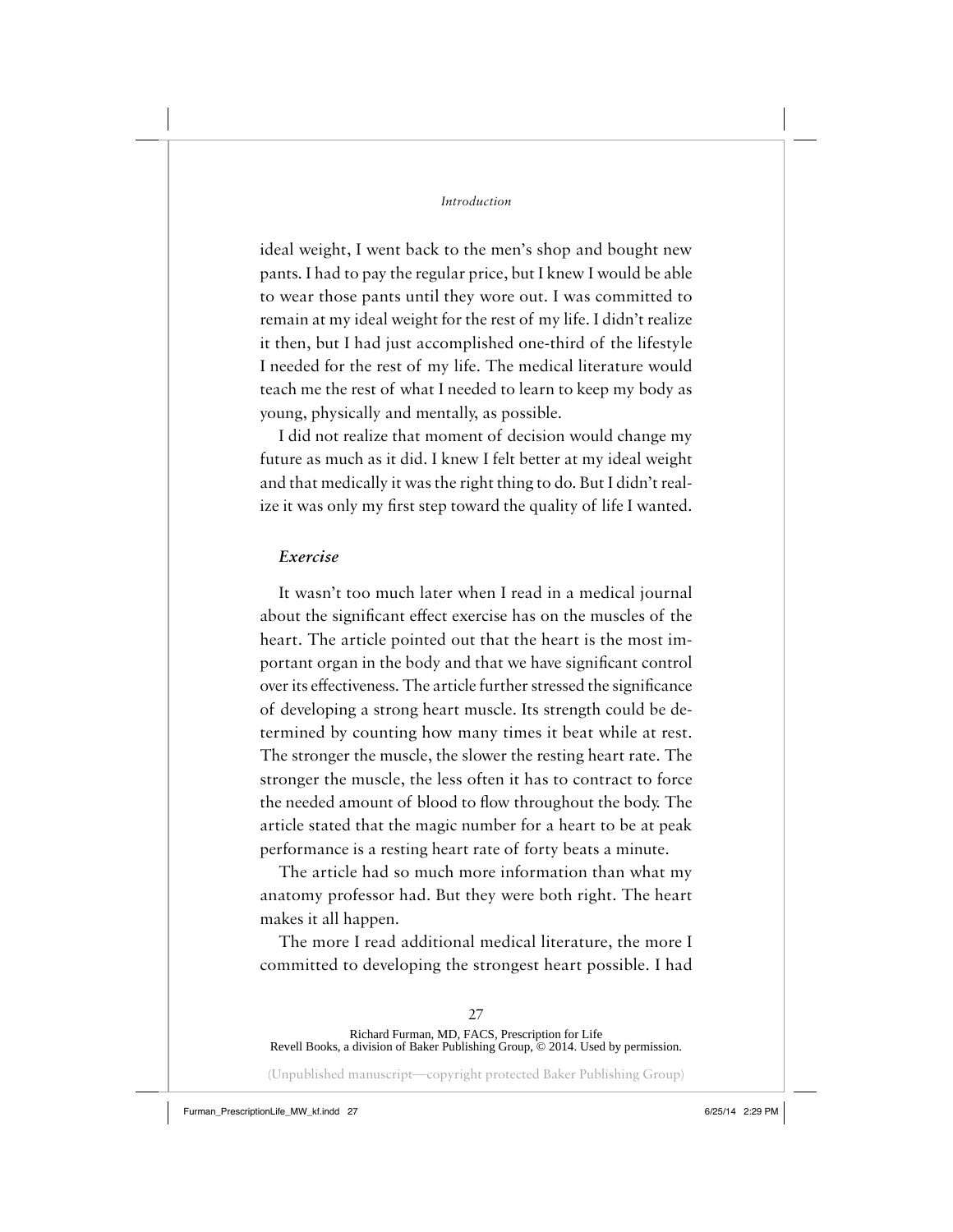planned to do lots of things before I grew too old to do them, and I wanted to find out what I could do to remain as active as possible for as long as possible. The more I read, the more I realized I wanted to die young, but at an old age. (In fact, I would like to peak at ninety.) The key to that "strongest heart as possible" was a lifestyle of exercise.

#### *Eating Right*

The more I read, the more I realized that even with my two new lifestyle changes of exercise and ideal weight, I was still missing one more essential strategy for fighting the aging progression. I hadn't examined the food I was eating. I was keeping my weight where I wanted it, but I was eating certain foods that would definitely cause blockage of my arteries. Unless I made a change, this would happen no matter what I weighed or how much I exercised.

I read about the significantly harmful effects of saturated fat and dietary cholesterol and began realizing that I needed to add one more strategy to my lifestyle if I wanted to stay as young physiologically as possible. I needed to cut out the foods that were causing plaque buildup in my arteries.

I read an article that pulled it all together for me. The statistics in that report were a real eye-opener, even for a vascular surgeon who had operated on the very problem I was reading about.

The article pointed out that more than half of Americans die as a result of problems of the arteries in their heart or brain. That figure stunned me. That's more than die from cancer. Then the report pointed out that almost all of these deaths are preventable. I wanted to know the details. I began to pull up more and more articles that explained that damage to your arteries caused by certain foods is the most common factor that causes you to age.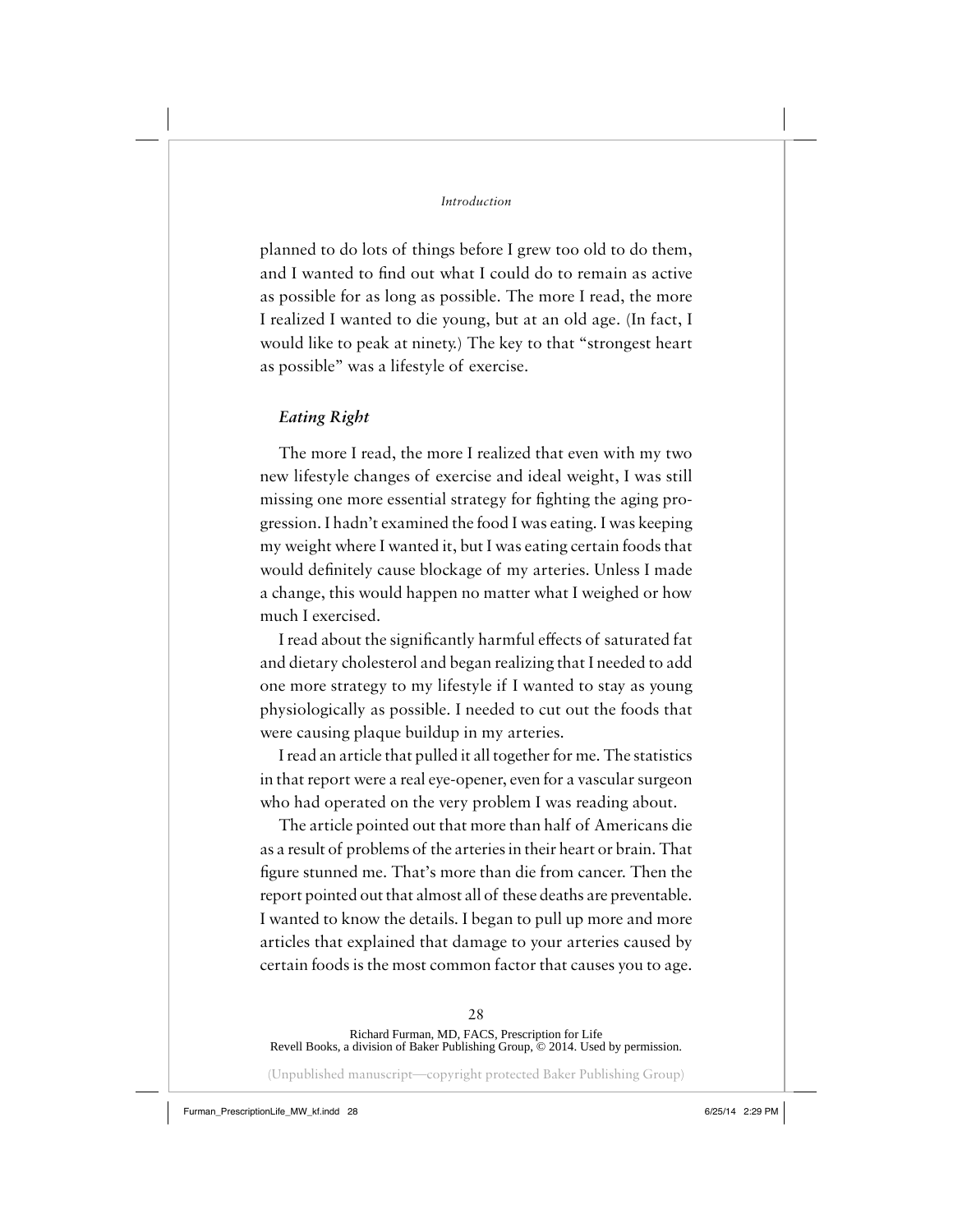That is the moment I got serious about developing a complete, three-strategy lifestyle to keep me as young as possible, because I realized there were men in their seventies who looked and acted as if they were fifty-five and men who were fifty-five who looked and acted as if they were seventy.

That day, I committed to find out which foods I needed to avoid and which ones to eat.

Further reading showed that a particular cholesterol compound called Low Density Lipoprotein Cholesterol, or LDL, was the particle that gets into the walls of your arteries and sets up an inflammatory battleground, which either causes a clot in the artery or heals as a partial blockage of the artery.

I didn't want to believe it, but I discovered that Americans eat more saturated fat in cheese than in any other food. And the number one food that raises our LDL cholesterol is cheese. At that moment I decided to quit eating the food that Americans eat more of than anything else. Why? Because cheese causes the highest amount of what injures your arteries.

I will never forget that Christmas. All my patients knew that cheese was my favorite food. Every year, they brought me all kinds of cheeses, cheese balls, and cheese sticks. That Christmas, I didn't eat a bite of cheese. I love pizza, but I found I could order a cheese-less pizza. I admit, I do get some strange looks from the order taker, but I still enjoy a thin crust with small pieces of spiced grilled chicken and mushrooms and pineapple, with tomato sauce.

I wanted to read what the established medical journals said about a lifestyle of eating that avoids damage to arteries. I didn't want to rely on what I saw on television or what new fad diet or product some company or celebrity was selling. I wanted to read things that were proven by the double-blind studies the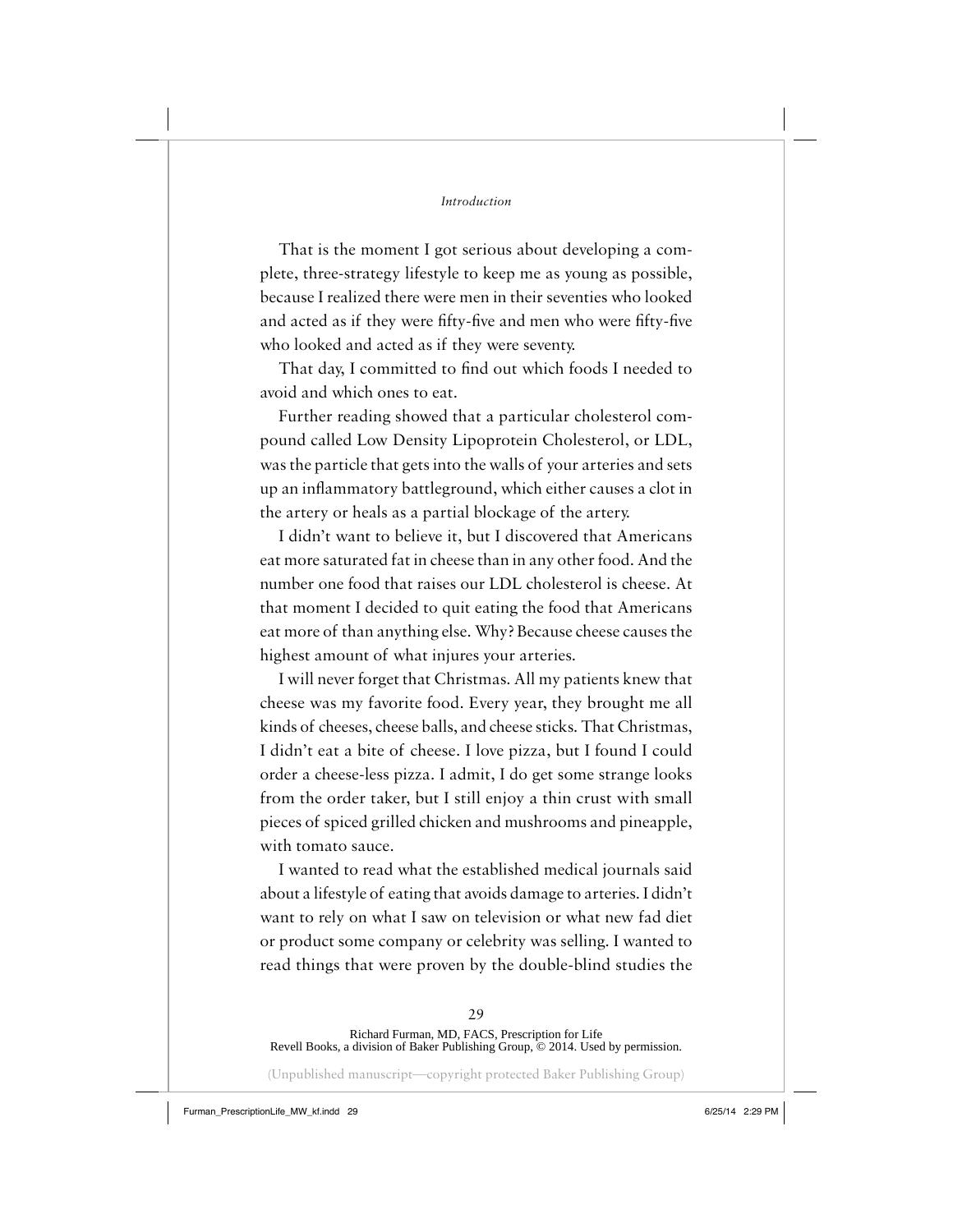medical profession requires to acknowledge a finding as being factual. I wanted proof, not hype.

I read about red meat and dairy products like ice cream containing a large amount of saturated fat. You guessed it. I ate no more red meat, unless I was at a banquet where only steak was served. Then I would eat maybe half of it. I didn't want to become a fanatic, but I wanted my eating choices to be based on medical fact. Ice cream was probably the most difficult to give up, but fat-free yogurt made it a little easier.

#### **Putting It All Together**

Then a triple bonus: I read that not only the particular foods but also the combination of exercise and ideal weight worked together to keep my LDL Cholesterol down and protect my arteries. I'd uncovered the three lifestyle choices that would keep my body as young as possible. It did not matter what my birth certificate said; that indicated only my chronological age. I realized that after the age of forty, it isn't your chronological age that is important but your physiological age. And after all my reading, I realized that physiological age is determined by personal choice. I chose to commit to live as young of a physiological age as possible for the rest of my life.

I knew I was doing all the right things from a medical standpoint, but I didn't actually know medically if the changes I had made were paying off. It was only when I went to the Cooper Clinic in Dallas with one of my best friends that I found out.

My friend was in good shape. He exercised, but only somewhat, and his favorite food was barbecue pork. We both went through the clinic's complete physical examination program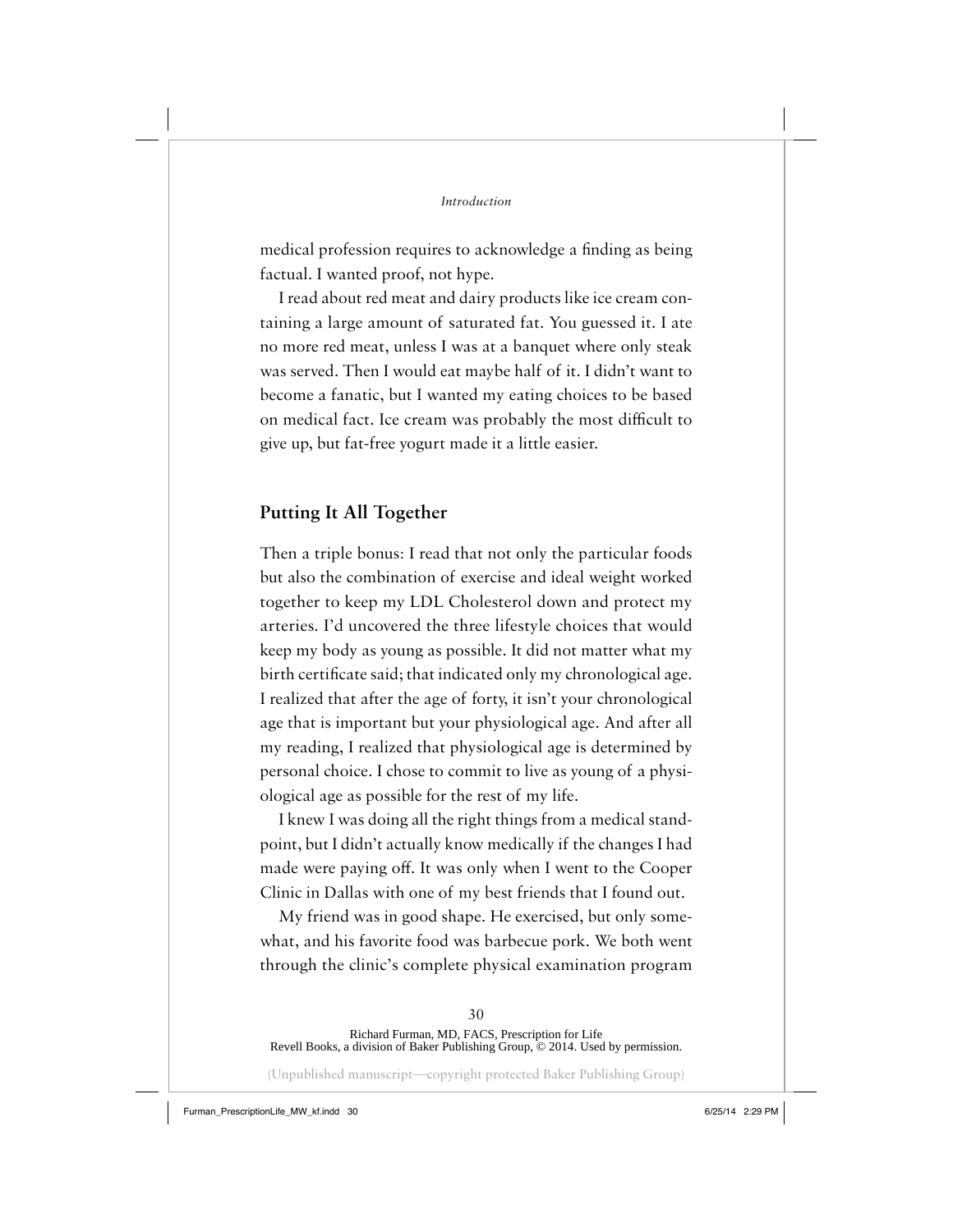with blood work, treadmill and EKG testing, a colon examination, X-rays—the whole works.

When they hooked me up to cardiac monitors in preparation for a treadmill test, they had me lie down and then they left the room. Ten minutes later, they came back and said, "Are you alive?" My resting heart rate was 38. That was the first official medical indication that my cardiac training had paid off, but the real impact came at the end of the day when they discussed all they had found concerning my workup.

I will never forget how my doctor told me my cardiac status. Smiling, he said I was in the "above" 99th percentile group. He stressed it again by repeating, "Not *in* the 99th but *above* the 99th percentile." My cardiac status was better than over 99 percent of all people they had examined over the years in my age group. Then he told me something that made me realize all my work had paid off. "I just want you to know that, physiologically, you are a year younger than your friend. And he is eleven years younger than you—chronologically." That was when I realized that the Prescription for Life plan works, that it is medically based, and that I had passed the test.

Even though I'm a doctor, until I started my own quest to be as healthy as I could be, I'd never thought of aging "physiologically" or "chronologically." It was only at that moment that I realized that as you get older, you might as well throw away thinking about your chronological age. Your physiological age is what really counts. Your physiological age determines how well you live. I know pride is not something you should show, but I remember telling my friend, "I am a year younger, physiologically, than you, even though you are eleven years younger, chronologically, than me." I know I shouldn't, but I still remind him of that medical fact.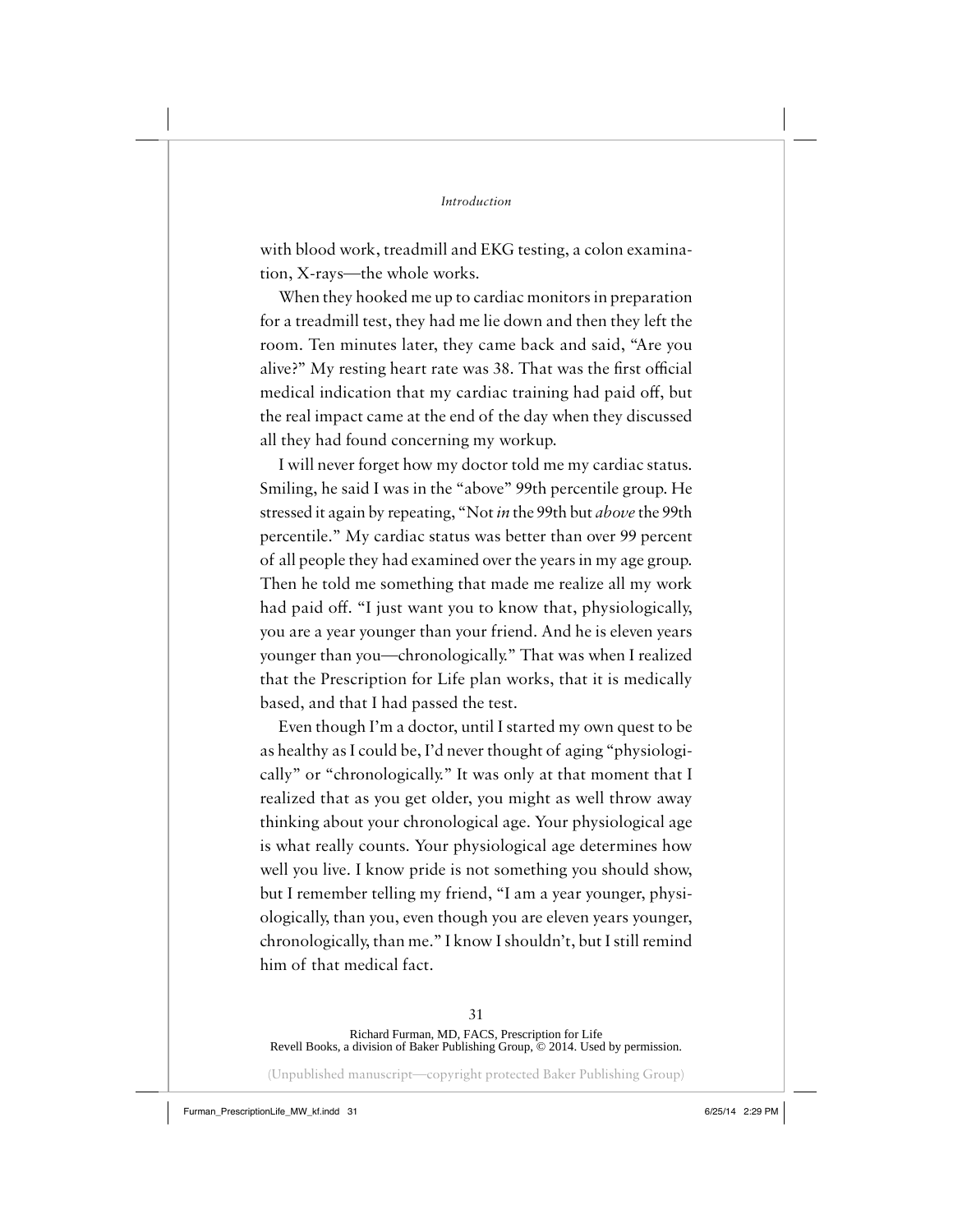I began this journey when I was forty-two. I should have started sooner. I recently decided to share what I have learned about living younger longer. That is when I elected to do a current review of the medical literature and write it out in lay terms. That is what the Prescription for Life plan is all about. It's not about living longer, although you will add chronological years to your life span. It's not about death rate. It's much more important than adding x number of years to your life. *It's about the quality of your life*. I want quality. I want you to have that same quality. I want those over seventy to know the secret, the same as I want to share it with all the baby boomers. I want to tell young people in their twenties and thirties to realize that the sooner you begin the journey, the smoother the sailing. I want to share how to prevent damage to the arteries that ages you. I have come to the realization that I can save more lives with the Prescription for Life plan than I ever did in my entire surgical career. I shared with you several moments in my life when I made significant decisions that resulted in a younger age physiologically. I ask you to take just a *moment* right now and decide to fold those pants, place them back on the rack, and get started living younger.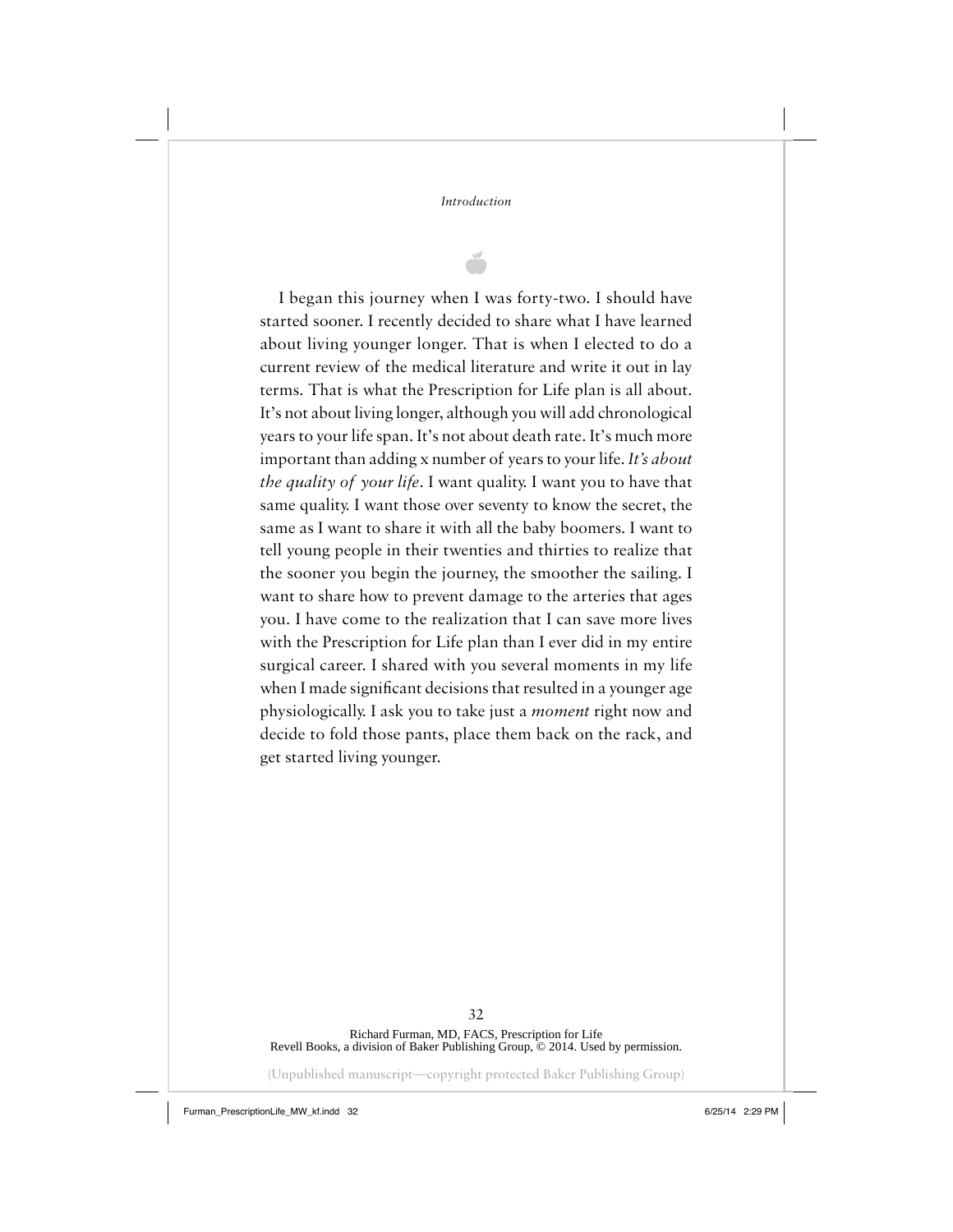### Part<sub>I</sub>

# **What You Need to Understand about the Aging Process**

What you are about to learn is much more than a diet plan or how to lose weight or start an exercise program. It is more than getting your body to an ideal weight and maintaining that weight, and it's not just about preventing a heart attack or a stroke. It's not even just about the aging of your arteries.

The Prescription for Life plan also teaches you how to help prevent the major cancers. And you may not be diabetic or have high blood pressure now, but by the end of

Richard Furman, MD, FACS, Prescription for Life Revell Books, a division of Baker Publishing Group, © 2014. Used by permission.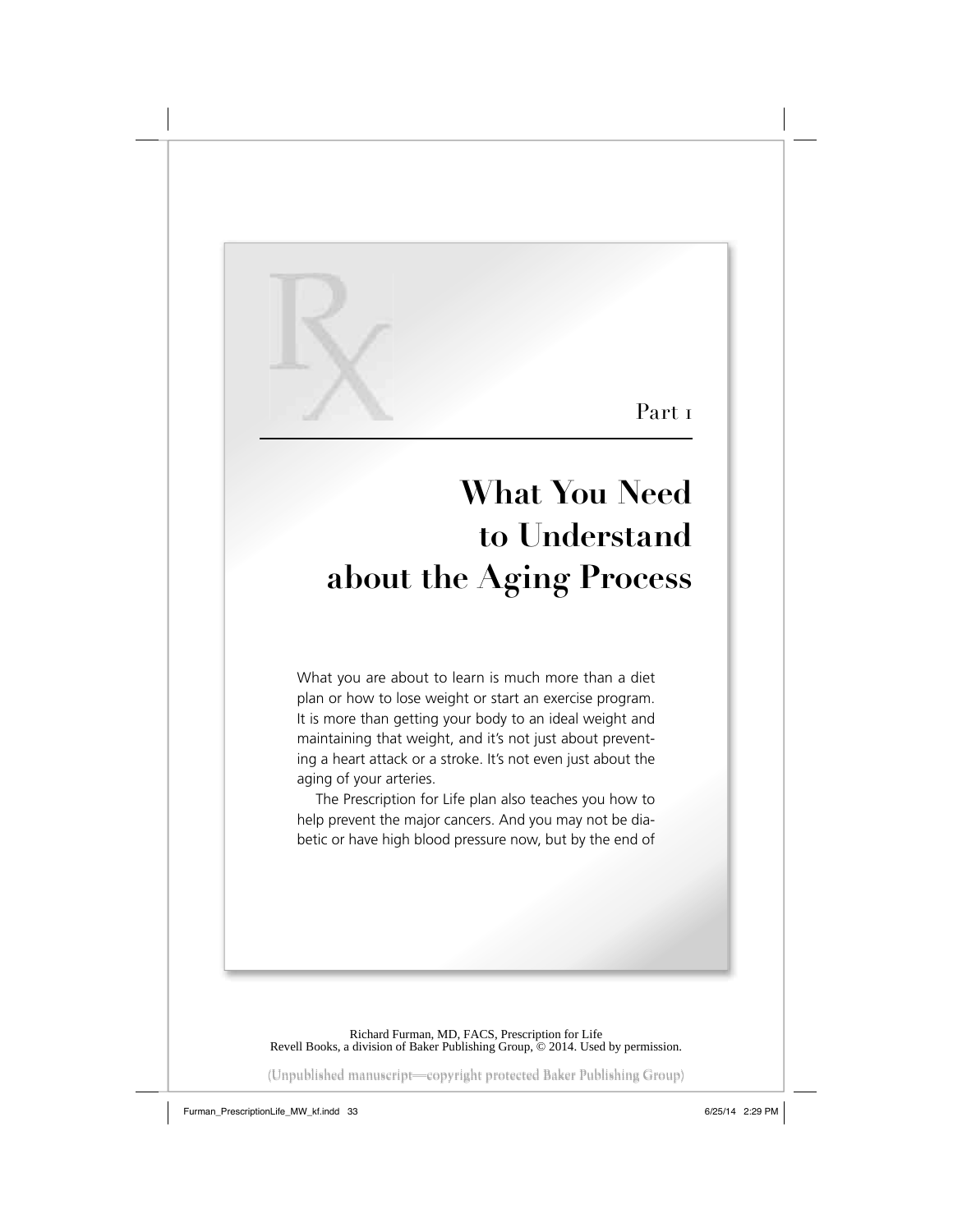this book you will know how to prevent such conditions from occurring in your body.

In a nutshell, the goal is to live young physiologically until you die at an old age chronologically. And the first step is to understand the aging process.

Richard Furman, MD, FACS, Prescription for Life Revell Books, a division of Baker Publishing Group, © 2014. Used by permission.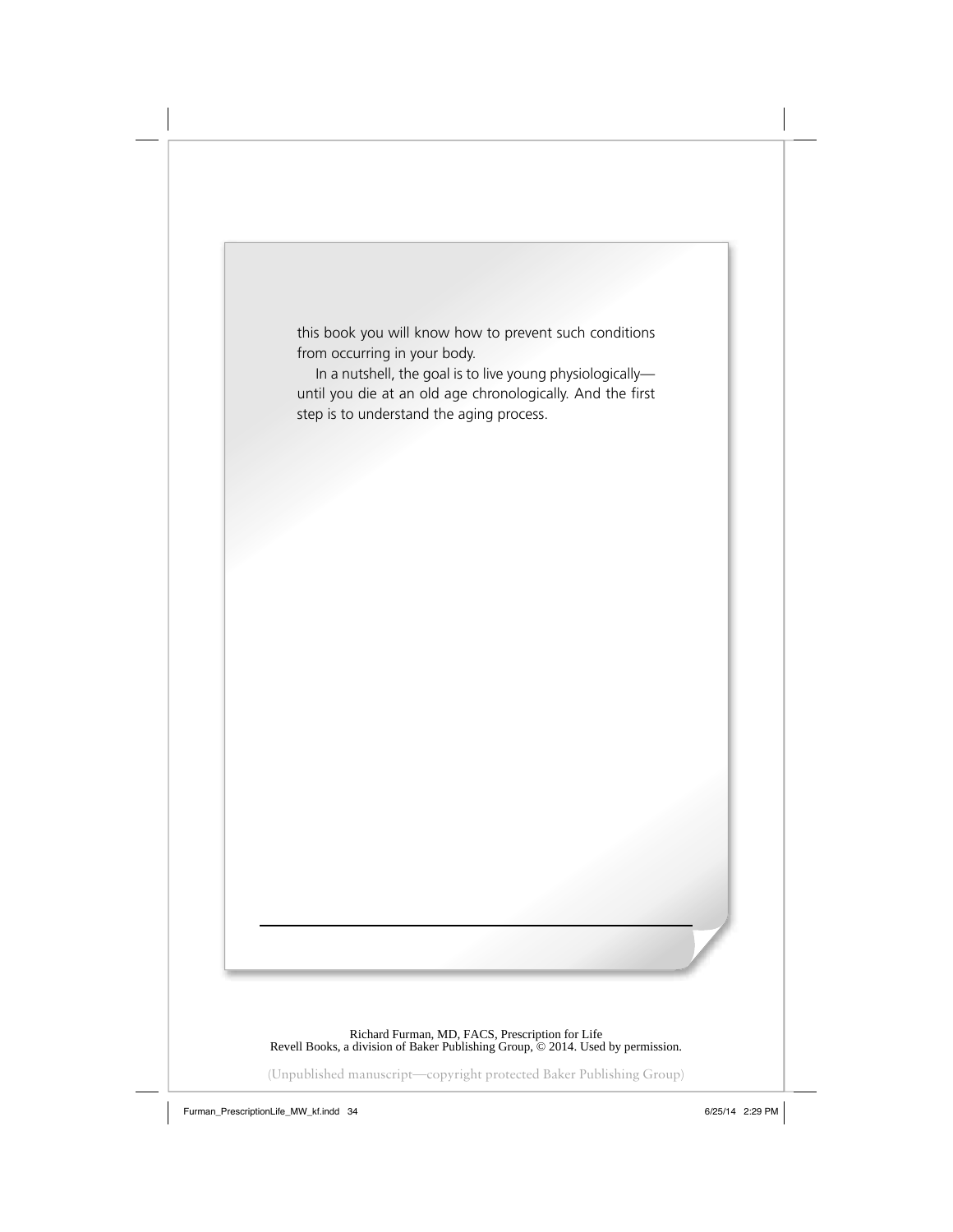

# **Your Course Determines Your Destination**

It was mid-morning on Grand Cayman Island as I sat reading in a lounge chair in the shade of a casuarina pine. The sun was out, there was a slight breeze, and very few people were on the beach.

I looked up and saw him running like I had so many times before. I had watched him for several years, running the same route at least three days a week. He never wore a shirt, and the skin under his hairy shoulders was almost black from years of sun exposure. He was trim, muscular, and his stride was not all that fast, but it was consistent. I guessed him to be in his early sixties.

I got up out of my chair to trot along beside him and ask about his exercise routine. But when he saw me approaching, he stopped to talk. I couldn't believe how healthy and muscular he looked up close. He was Italian and had grown up in Italy, but he had worked in Saudi Arabia and Alaska for a worldwide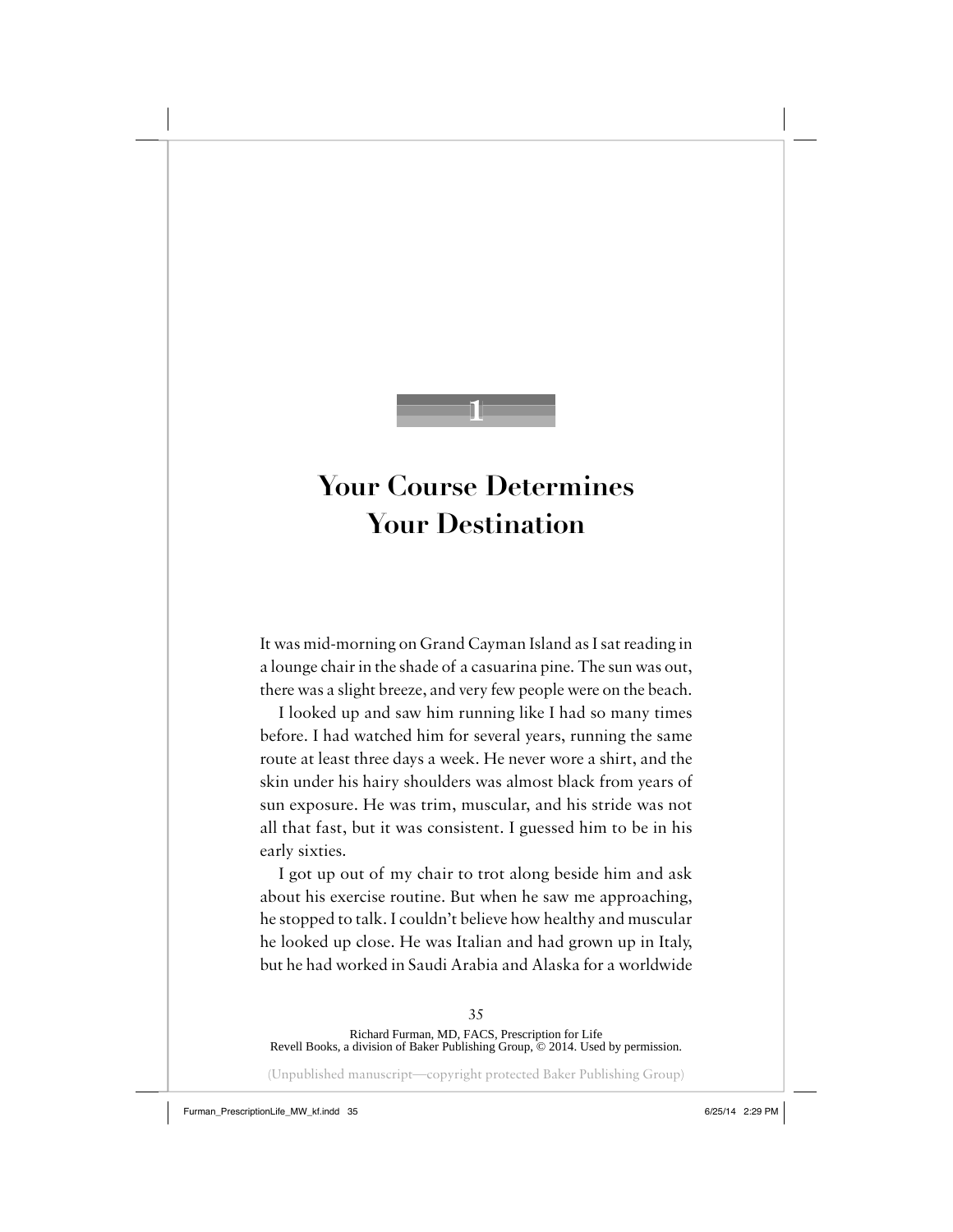contracting firm. He had been transferred to this island thirty years ago to help construct hotels and for the past ten years had stayed here in retirement. He was the epitome of good health.

I complimented him on his health, and that is all it took to turn on his "brag button." He immediately began telling me about his lifestyle. He ate mostly vegetables. He had weights and a stationary bicycle in his home. Three days a week, he was on his bike two hours in the morning. Three days a week, he jogged six miles on the beach. When he worked hotel construction on the beach, he would use his lunch break to swim a half mile straight out into the ocean. "Of course," he said with his Italian accent, "I had to swim the same distance back."

He had recently been tested physiologically. "I tell you my results," he said with his accent that made me smile. "I am seventy-five, but the machine say I am sixty-one. *I'm younger than I am*." He flexed his arms and pulled his shoulders back. "Most of my friends my age on this island are old. They sit around and drink, and play cards, and watch television. Plus, they're fat—most of them."

Then he made the statement that made me admire him the most. "I want to be active when I die." He smiled and trotted off down the beach, waving with one hand without even glancing back.

That said it all. He didn't want to be active until a year before he died. He didn't want to be active until he died. He wanted to be active *when* he died. I don't know what the rest of his life is like, but I want to be like him physiologically.

With the Prescription for Life plan, you should be able to add seven to twelve years to your life expectancy, depending on your present condition. But what good is it to live longer if your mind doesn't recognize your friends or family? What good is it to extend your life if you are barely able to get around? What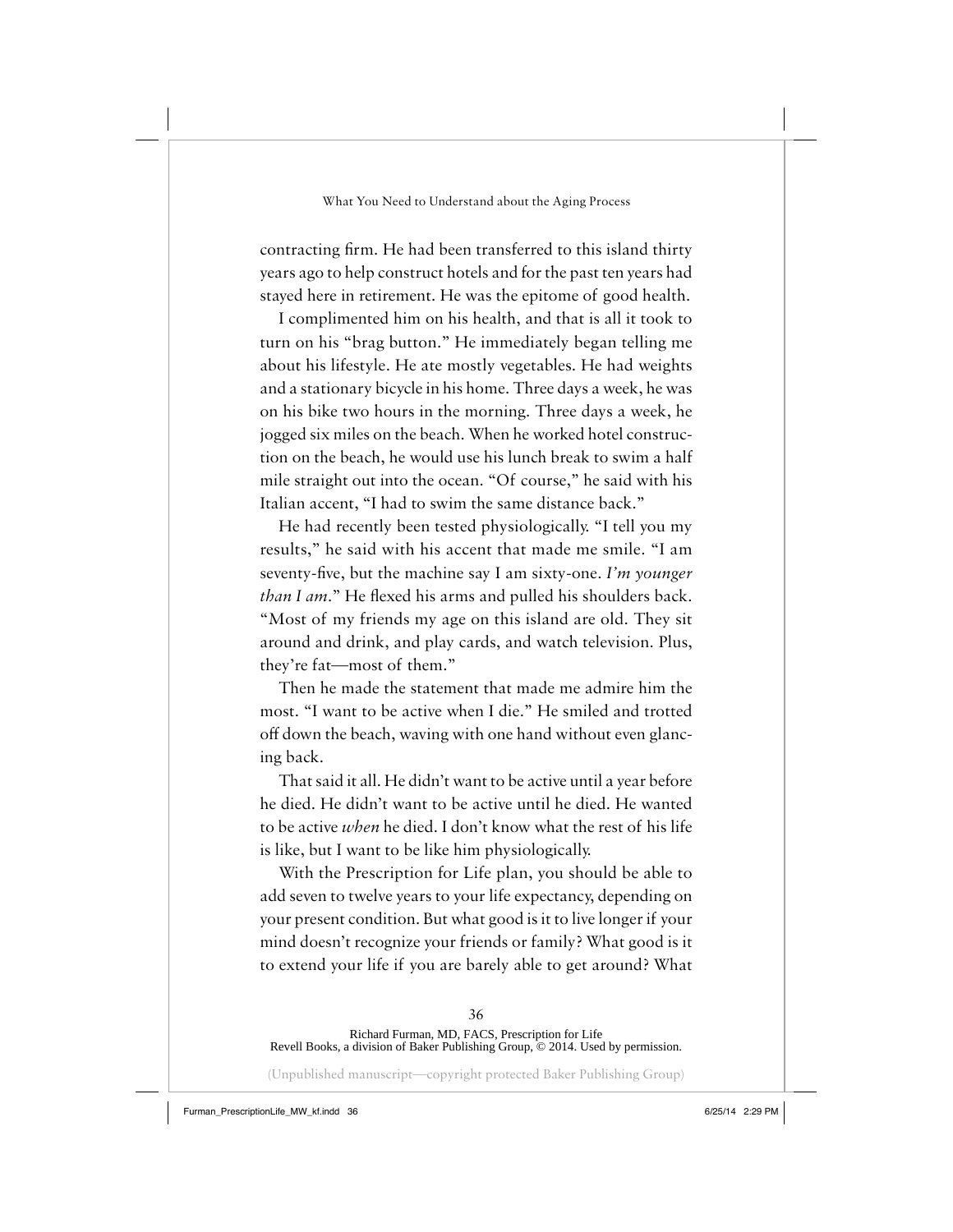#### *Your Course Determines Your Destination*

good is it to live more years if you are going to sit in a wheelchair and stare or be bedridden for the last part of your life?

*No good at all*—*unless you are physiologically healthy during those extra years.* And that's what this plan is all about. You can actually become younger physiologically than you are right now. With the Prescription for Life plan, when your chronological age is sixty-eight, your physiological age can be fifty.

You are about to begin a life-changing journey that will be worth far more than all the money you will ever have in your bank account. I like to use Charles Dickens's 1843 story, *A Christmas Carol*, as an illustration. As you probably recall, Ebenezer Scrooge is the principal character. Three ghosts come to him on Christmas Eve, and the last of the three is the ghost of Christmas "yet to come." This ghost takes Scrooge to a grave, where no one mourns the man who has died, where all he had in material goods is now for naught. The ghost reveals to Scrooge that this is his own future if his present course doesn't change. As you know, Scrooge makes a decision to change because he realizes in that *moment* what his future will be. He changes his course and turns his life around for the good.

This book will show you where you will end up if you continue on a wrong course. More than half of Americans are on that path, eating the wrong foods, enjoying life as couch potatoes, and not maintaining their ideal weight. They will hasten their demise if they stay on that course, if they choose not to change their direction.

It is sad to live in a world that dark—especially if you don't even know you need to change. You don't want to look back five years or ten years from now and say, "What might have been . . . if only."

Scrooge woke up the next morning realizing he could change. People do change. And no matter how good your lifestyle of